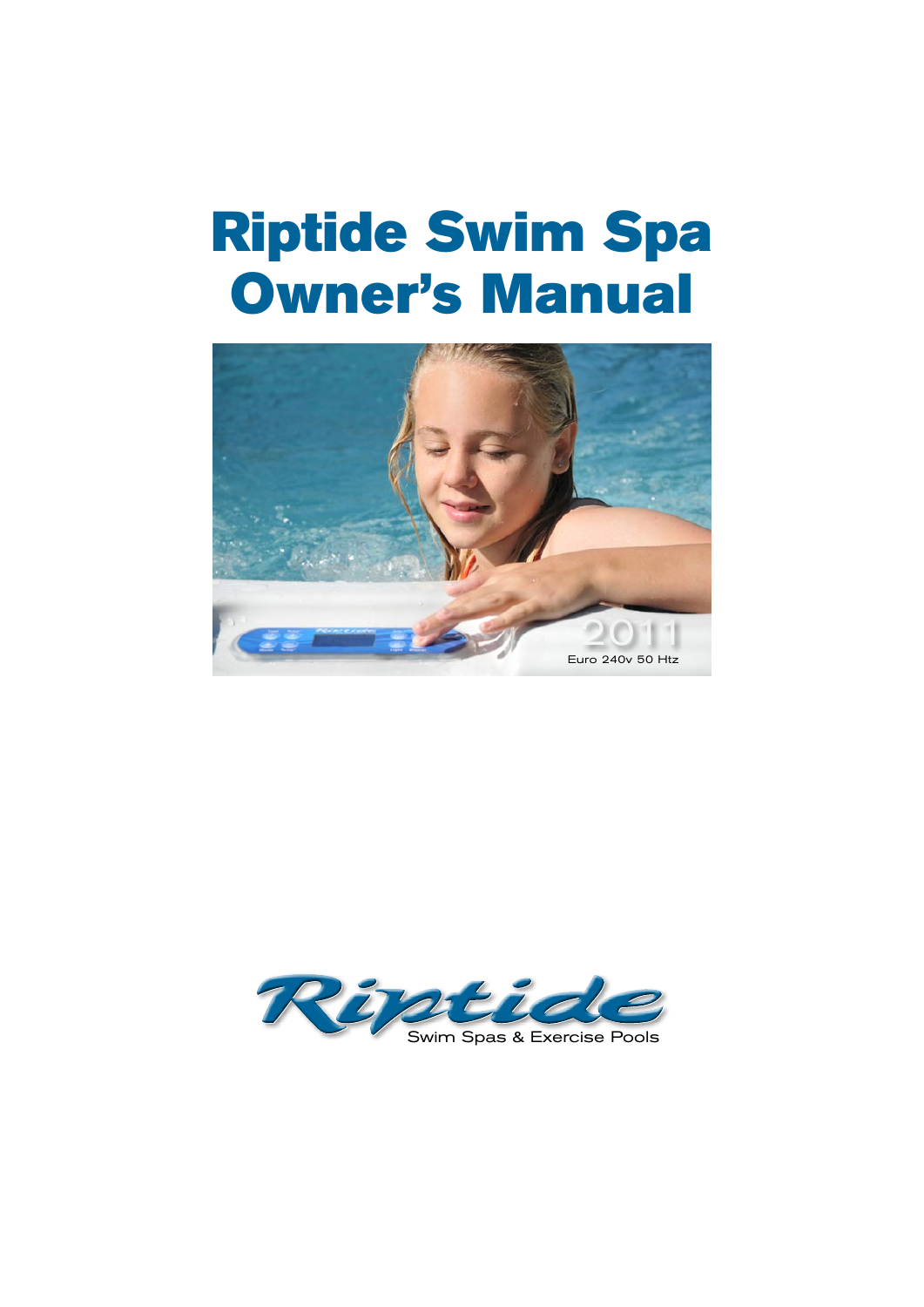# TABLE OF CONTENTS

| IMPORTANT SAFETY INFORMATION              | 3  |
|-------------------------------------------|----|
| <b>INSTALLATION AND SETUP</b>             |    |
| Selecting a site for your swim spa        | 4  |
| Electrical requirements and connections   | 4  |
| Checklist before filling your swim spa    | 5  |
| <b>CONTROL PANEL OPERATIONS</b>           |    |
| Control system features                   | 6  |
| Main control panel operating instructions | 6  |
| Icon Legend                               | 7  |
| initial Start-up                          | 7  |
| Setting the time                          | 7  |
| Temperature setting                       | 7  |
| Mode setting                              | 7  |
| <b>Standby Mode</b>                       | 7  |
| Jets 1 and Jets 2                         | 8  |
| <b>Blower</b>                             | 8  |
| Invert display                            | 9  |
| <b>Filtration Cycles</b>                  | 8  |
| Light                                     | 8  |
| <b>Freeze Protection</b>                  | 8  |
| Locking the Control Panel                 | 8  |
| Locking the Temperature setting           | 8  |
| Clean-Up Cycle                            | 8  |
| <b>Circulation Pump</b>                   | 8  |
| Ozone Generator                           | 8  |
| Auxiliary control panel                   | 9  |
| Diverter controls                         | 9  |
| <b>User Preferences</b>                   | 9  |
| <b>Editing User Preferences</b>           | 9  |
| TROUBLESHOOTING GUIDE                     |    |
| Diagnostic Messages                       | 10 |
| Periodic Reminder Messages                | 12 |
| Diagnostics - Operation                   | 13 |

#### **Maintenance**

| Water chemistry                                | 14 |
|------------------------------------------------|----|
| Overview of water chemistry                    | 14 |
| Starting your swim spa with new water          | 15 |
| Maintaining swim spa water                     | 15 |
| Water chemistry troubleshooting                | 15 |
| Riptide Total Alkalinity (TA) adjustment chart | 16 |
| Changing your swim spa water                   | 17 |
| Cleaning your filters                          | 17 |
| Swim spa shell care                            | 17 |
| Cleaning and protecting the headrests          | 17 |
| Cover care                                     | 18 |
| Miscellaneous care                             | 18 |
| Low-use or no-use periods                      | 18 |
| Swim spa winterization                         | 18 |
| Swim spa de-winterization                      | 18 |
| <b>SERVICE</b>                                 | 18 |
| <b>RIPTIDE LIMITED WARRANTY</b>                | 20 |
| <b>WARRANTY REGISTRATION FORM</b>              | 21 |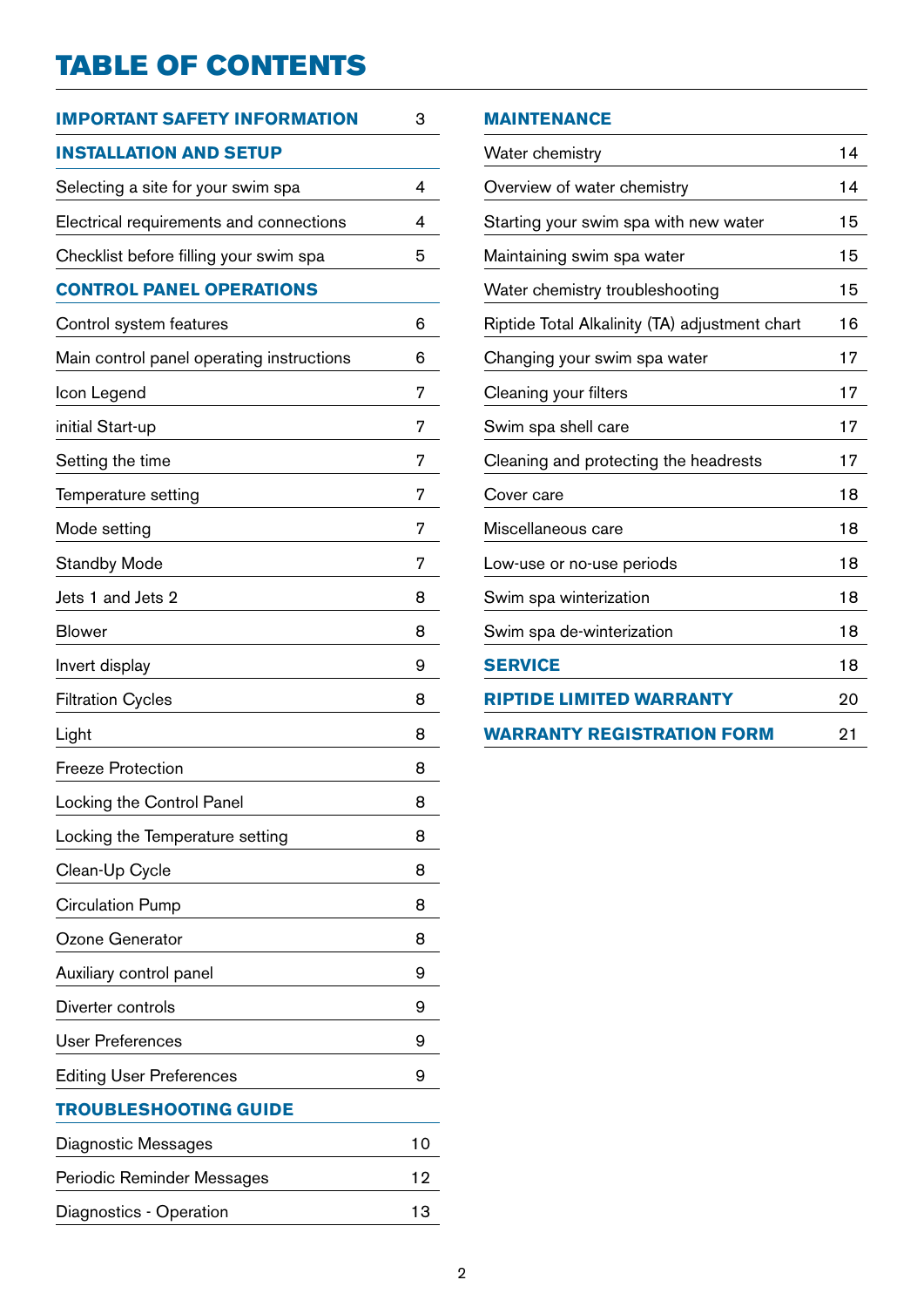### IMPORTANT SAFETY INFORMATION

When installing and using this electrical equipment, basic safety precautions should always be followed, including the following:

#### **1. READ AND FOLLOW ALL INSTRUCTIONS.**

#### **2. WARNING - To reduce the risk of injury, do not permit children to use this product unless they are closely supervised at all times.**

**3**. In standard form the Riptide swim spa requires only one supply of 240 volts 32 amp or 42 amp, except the Poseidon model which is 23 amps and 42 amps. Please consult with a qualified electrician to verify current legislation

#### **ALWAYS USE A QUALIFIED ELECTRICIAN TO CONNECT THIS Swim spa TO YOUR ELECTRICITY SUPPLY**

**4. DANGER - risk of accidental drowning.** Extreme caution must be exercised to prevent unauthorised access by children. To avoid accidents, ensure that children cannot use the Riptide swim spa unless they are supervised at all times.

**5. DANGER - risk of injury.** The suction fittings in the Riptide swim spa are sized to match the specific water flow created by the pump. Should the need arise to replace the suction fittings or the pump, be sure that the flow rates are compatible. Never operate the Riptide swim spa if the suction fittings are broken or missing. Never replace a suction fitting with one rated less than the flow rate marked on the original suction fitting.

**6. DANGER - risk of electric shock.** Do not permit any electric appliance, such as a light, telephone, radio, or television, within 5 feet (1.5m) of the unit. These units have an integral ground fault circuit interrupter, but this only covers the pools own electrics.

#### **7. WARNING - to reduce the risk of injury:**

a) Before entering the swim spa check the temperature.

b) Since excessive water temperatures have a high potential for causing foetal damage during the early months of pregnancy, pregnant or possibly pregnant women should seek advice before using pool and should maintain safe water temperatures.

c) The counter-current of the Riptide swim spa is extremely powerful and could cause injury if used incorrectly. Do not stand next to the counter-current nozzles when the motor is running. Ideally you should be placed at least 1 meter from the nozzles. Never attempt to adjust the swim jet nozzles whilst the motor is running

d) The use of alcohol, drugs, or medication before or during swim spa use may lead to unconsciousness with the possibility of drowning.

e) Persons suffering from obesity or with a medical history of heart disease, low or high blood pressure, circulatory system problems, or diabetes should consult a physician before using swim spa.

f) Persons using medication should consult a physician before using the swim spa since some medication may induce drowsiness while other medication may affect heart rate, blood pressure and circulation.

#### **ADDITIONAL SAFETY INSTRUCTIONS:**

#### **1. WARNING - risk of fatal hypothermia.**

a) The use of alcohol, drugs, or medication can greatly

increase the risk of fatal Hypothermia in a swim spa.

b) The causes, symptoms, and effects of Hypothermia may be described as follows: Hypothermia occurs when the internal temperature of the body reaches a level several degrees above the normal body temperature of 37°C (98.6°F). The symptoms of Hypothermia include an increase in the internal temperature of the body, dizziness, lethargy, drowsiness, and fainting. The effects of Hypothermia include:

- Unawareness of impending hazard;
- Failure to perceive heat;
- Failure to recognize the need to exit the Pool;
- Physical inability to exit the Pool;
	- Foetal damage in pregnant women; and
	- Unconsciousness and danger of drowning.

**2. WARNING - risk to infants, the elderly, and women planning pregnancy or during pregnancy.**  Please consult your physician if the above applies to you or anyone using your swim spa.

**3. WARNING - risk of children drowning.** Although your Riptide swim spa cover is not rated as a safety cover, it is wise to always keep the swim spa cover securely fastened when not in use. This will help discourage children from attempting to enter the swim spa when not supervised by an adult.

**4. WARNING - risk of drowning.** Use caution when bathing alone. Overexposure to hot water may cause nausea, dizziness, and fainting.

**5. WARNING - risk of injury.** Always use extreme caution while entering or exiting the swim spa. Surfaces can be very slippery when wet. Do not step on or sit on head rests. Keep all breakable objects out of the swim spa area.

**6. WARNING - risk of injury.** Never use the swim spa immediately after strenuous exercise.

**7. WARNING - risk of injury.** Individuals with infectious diseases should not use the swim spa

**8. WARNING - risk of injury.** Maintain water chemistry in accordance with chemical manufacturer's instructions.

**9. WARNING - risk of shock.** The swim spa shall not be operated in severe weather conditions, i.e. electrical storms.

**10. CAUTION - unauthorised access.** Secure the swim spa area against unauthorised access. Make sure all barriers meet local codes. Keep the swim spa cover on swim spa when not being used.

**11. CAUTION - risk of damage to pool or equipment.** By performing maintenance as described later in this Owner's Manual, the chance of damage to your swim spa and it's equipment will be greatly reduced. Never block the air vents that lead to the equipment compartment. Doing so may cause the swim spa equipment to overheat.

**12. CAUTION - non-approved accessories.** Using accessories not approved by the manufacturer could void your guarantee or cause other problems. Please consult with your authorised Riptide dealer.

**13. CAUTION - location of your riptide swim spa.**  Locate your Riptide swim spa on a surface that can withstand the weight bearing requirements of the swim spa (see Selecting a Site for your Riptide swim spa in this Manual). Also, locate your swim spa in an environment that can withstand repeated exposure to water and the possibility of a major spill.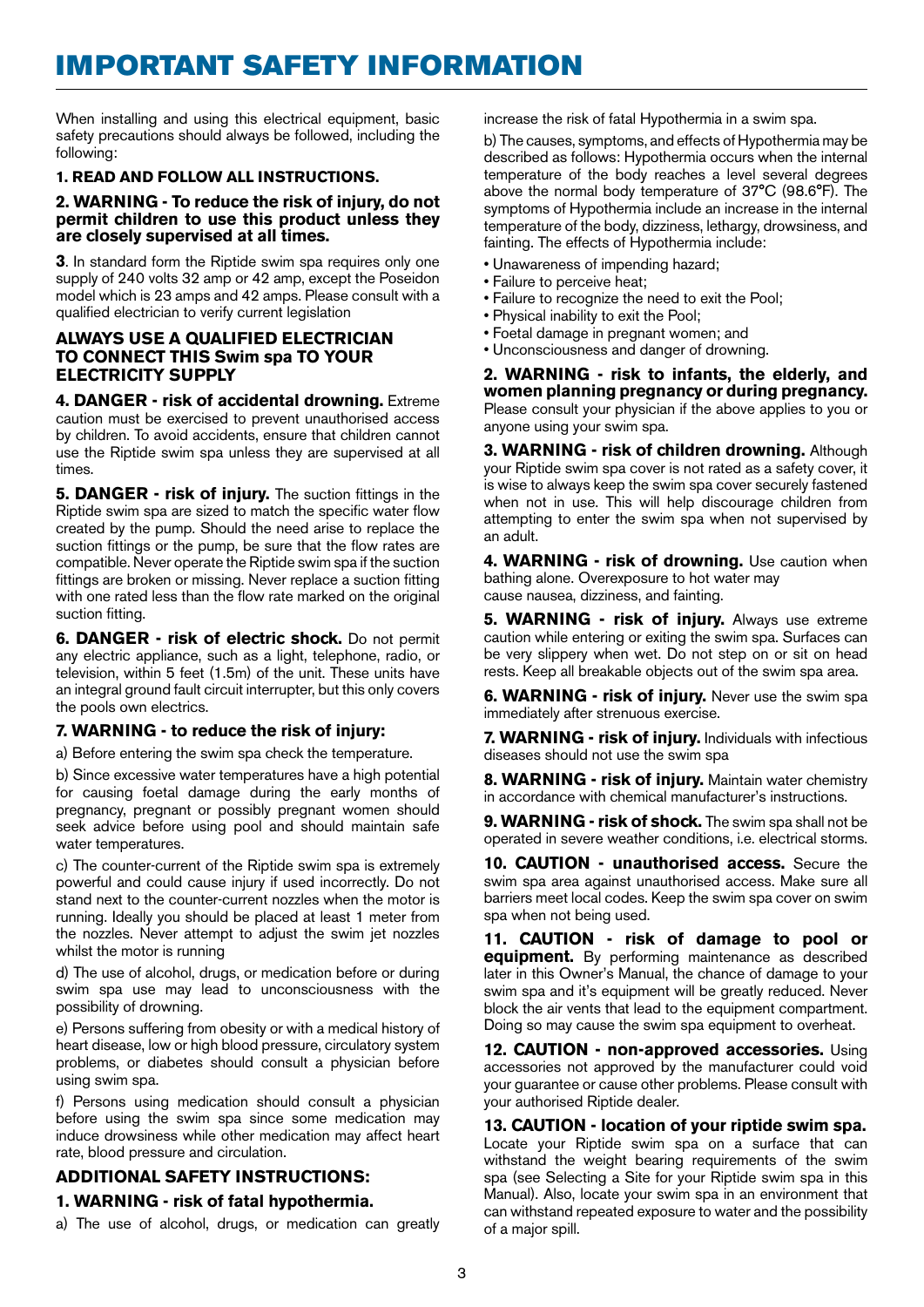#### **SELECTING A SITE FOR YOUR Riptide swim spa**

Your Riptide swim spa was designed for either indoor or outdoor use. Whether indoors or outdoors, please adhere to the following guidelines:

1. Select a site that is stable and capable of supporting the weight of your swim spa, its water, and the people using it (refer to the model brochure or contact an authorised Riptide dealer for the filled weight of your swim spa). If installed on a suspended floor/deck, the floor/deck should be capable of supporting your swim spa. If you have concerns on this matter, please contact a qualified licensed contractor.

2. Select a surface that is flat and level. This surface must provide continuous support for the entire bottom of the swim spa structure. Do not shim or block up the swim spa creating voids below the base framework. If you do not intend to use a pit please ensure you have adequate drainage or a soak away.

3. Avoid installing the swim spa in a pit or low area where water may accumulate and damage the swim spa or its equipment. Choose a site where water will drain away from the swim spa and not towards it.

4. Important: With all installations, the Riptide swim spa must be located at least 150cm [5 feet] from all electrical outlets, switches, and other permanently installed electrical devices.

**Indoor considerations:** There are several considerations when installing your Riptide swim spa indoors: the environment both around and below the swim spa should be water resistant. It must be capable of handling water splashed out from the swim spa as well as the possibility of a leak from the vessel ( a catch basin equivalent to the volume of your swim spa is recommended); it is recommended that the room you install the swim spa in has proper ventilation. Proper ventilation can usually be achieved by an exhaust fan or a dehumidifier if swim spa is used for less than one hour per day.

**Note:** Typical indoor surfaces include, but are not limited to: concrete, wood, non-slip tile or linoleum.

**Outdoor Considerations:** When selecting an outdoor site, several things should be considered. Firstly, avoid selecting a site where excessive water may contact the swim spa such as from sprinklers or a roof edge without rain gutters. If possible, avoid areas of direct, prolonged sunlight. The ultraviolet rays of sunlight will tend to fade and damage your Riptide swim spa cover and cabinet. Lastly, avoid locating your swim spa in an area where debris could be blown into the swim spa. If sinking your Riptide swim spa into the ground a suitable drainage system must be installed to avoid the risk of hydrostatic pressure from rising ground water.

**Note:** Typical outdoor surfaces include, but are not limited to: concrete, brick, non-slip tile, wood-decking, pea shingle or sand.

#### **ELECTRICAL REQUIREMENTS and CONNECTIONS**

All Riptide swim spas must be wired in accordance with all national electric codes. Always use a qualified electrician to perform the electrical installation.

#### **WIRING DIAGRAMS**

Please reference the wiring diagram that is specific to your Riptide swim spa's control system:

- Standard Riptide swim spa 32 amp / 42 amp model control system
- one input 240V 32 amp / 42 amp single phase.

• Poseidon Riptide swim spa 23 amp spa end, 42 amp pool end.

#### **220/240 VOLT INSTALLATION**

Use only a qualified Licensed Electrician to make 240 Volt electrical installations.

Your 220/240 Volt Standard Riptide swim spa 32 amp / 42 amp model requires one fused and dedicated electrical circuit of 32 amp / 42 amp and a minimum supply wire size of 6mm. It is important that these circuits are dedicated (not being used by any other electrical appliance) or your swim spa may not function properly.

The 220/240V Riptide swim spa 42amp model requires one fused and dedicated electrical circuit of 45amp and a minimum supply wire size of 6mm. It is important that these circuits are dedicated (not being used by any other electrical appliance) or your swim spa may not function properly.

Position your Riptide swim spa at least (1.5m) from all electrical outlets or devices.

#### **ELECTRICIAN'S INSTRUCTIONS**

We strongly recommend that a suitable seal cable guide is installed to retain the water tight seal of the control boxes. The incoming power line must be suitably fused and protected to a C.E. minimum standard and any national specific regulations required.

#### **IMPORTANT INFORMATION**

**Never, under any circumstances, install your Riptide pool on an electrically heated floor.**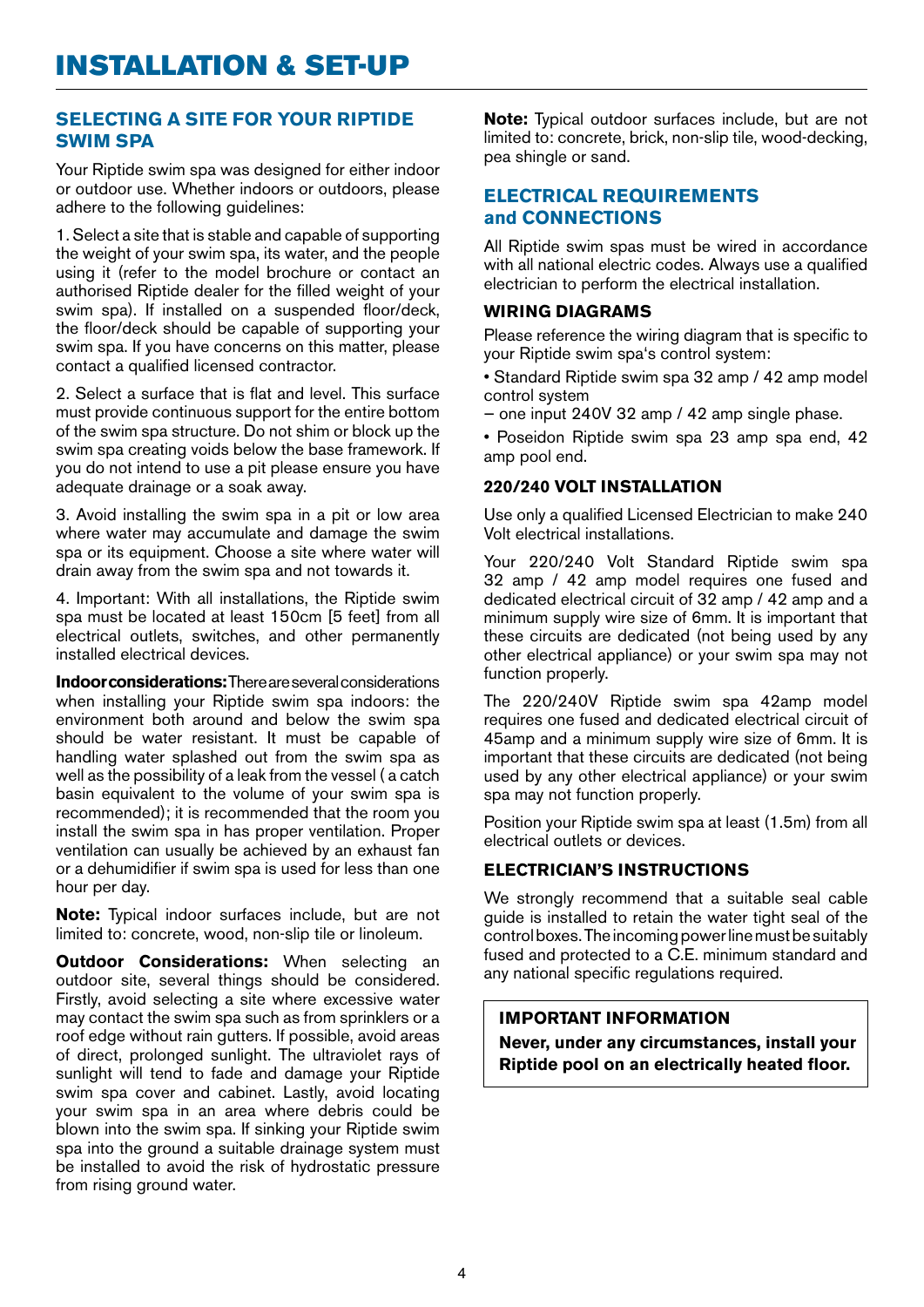#### **CHECKLIST BEFORE FILLING YOUR SWIM SPA**

**Important**: The equipment should **never** be operated without water in the swim spa. Serious damage to the equipment will occur.

**1. Installing your cover:** Your Riptide swim spa cover comes with tie-down straps and locking hardware to attach the cover to the swim spa cabinet or decking.

**2. Check drain valves:** Check that the swim spa drain valve is fully closed.

**3. Tighten equipment fittings:** In the equipment compartment, hand-tighten all PVC pipe unions, pump bleed valve and pump drain plugs to prevent the possibility of leakage (sometimes these fittings loosen during shipment). Check also that all fittings on the filter are closed (HAND TIGHT ONLY! ).

**4. Check Valve:** Verify that all valves aside from the drainage valves described previously are in the fully open position. A valve that is half closed will result in a noisy pump due to lack of water flow.

**5. Fill the pool:** Fill the swim spa to approximately the halfway point on the skimmers.

**Note 1:** The higher the water level, the less pool users it will take to cause the water to overflow the pool edge. Also, water will splash out more easily whilst swimming in the pool if it is over filled.

**Note 2:** If you live in a hard water area you can fill the pool with a 50/50 mix of hard and soft water. The calcium balance should be between 250 and 500 parts per million.

**6. Check for leaks:** After the Riptide swim spa is full, but before turning the power on, check all the fittings and equipment in the equipment compartment for signs of leakage. If a leak is detected, except from fittings that can be hand-tightened, call your authorised Riptide dealer.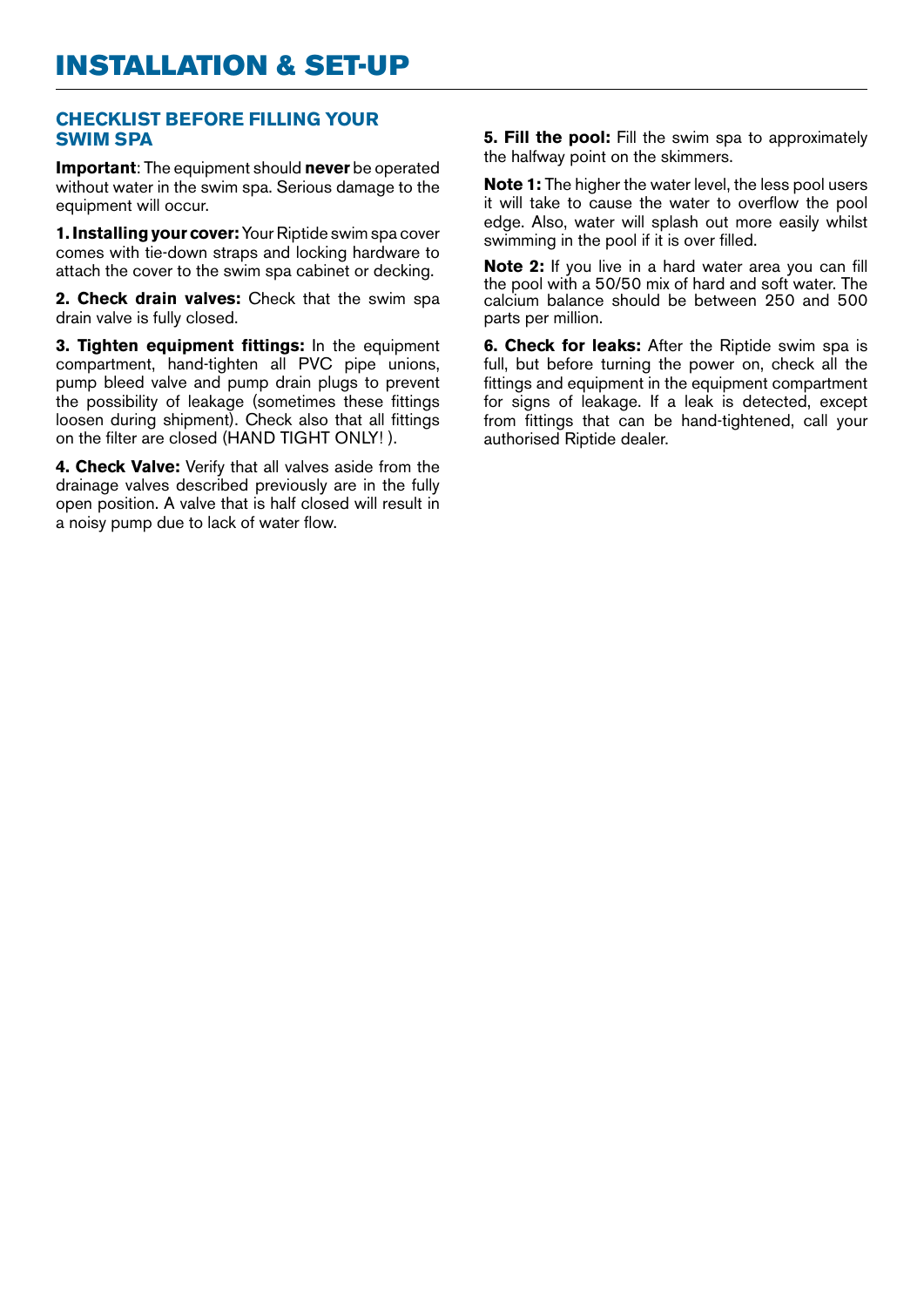#### **CONTROL SYSTEM FEATURES**

The fully programmable computer based control system on Riptide swim spas allows total control of the water temperature, blower and jet power at the touch of a button. Also included is an automatic timer switch and operational safety features to ensure a safe and relaxing swim spa experience.

#### **Heater control**

You can set the water temperature to suit the activity: hot for just relaxing, cooler for exercise. You can also set the water temperature in advance ensuring your swim spa is ready for use anytime you wish.

#### **Jet and blower control**

The speed of the jets and the power of the blower are fully adjustable via the simple to operate buttons on the control panel.

#### **Audio system (optional)**

The integrated audio system features 4 pop-up speakers, a sub woofer speaker and an iPod dock.

#### **Safety features**

The control system has multiple safety features including water flow protection, high and low voltage protection, high and low temperature protection and anti dry heating protection to guarantee the swim spa operates safely. The control box is fully waterproof with International Protection Rating (IP) 55.

#### **MAIN Control Panel operating instructions**



| <b>Quick Guide to Control Panel</b>                              | <b>SYMBOLS</b>                              |                                                             | <b>FUNCTION</b>                                                   |
|------------------------------------------------------------------|---------------------------------------------|-------------------------------------------------------------|-------------------------------------------------------------------|
| Jets 1                                                           |                                             |                                                             | ON/OFF Jet Pump 1                                                 |
| Jets 2                                                           |                                             |                                                             | ON/OFF Jet Pump 2                                                 |
| <b>Blower</b>                                                    |                                             |                                                             | <b>ON/OFF Air Blower Pump</b>                                     |
| Light                                                            | <u>as</u>                                   |                                                             | ON/OFF LED Lighting / change LED Lighting mode                    |
| Mode                                                             | $\ast$                                      |                                                             | Function 1. Sleep / Economy / Standard mode<br>Function 2. YES/NO |
| Time                                                             |                                             |                                                             | Time setting                                                      |
| $Tempo +$                                                        |                                             |                                                             | Adjust Temperature $(+)$ / Time / select modes                    |
| Temp <sup>o</sup> -                                              |                                             |                                                             | Adjust Temperature $(-)$ / Time / Select modes                    |
| Temp <sup>o</sup> + then Blower                                  |                                             |                                                             | Invert / restore display                                          |
| Time then Jet1 then Temp <sup>o</sup> + or Temp <sup>o</sup> -   |                                             |                                                             | Panel lock (PL) / unlock Press each button within 3 secs          |
| Temp <sup>o</sup> + then Time then Jet1 then Temp <sup>o</sup> + |                                             |                                                             | Temperature setting lock                                          |
| Temp <sup>o</sup> + then Time then Jet1 then Temp <sup>o</sup> - | وار (پیشر<br>تاریخچه<br>╬<br>出来<br><b>+</b> | 랍                                                           | Temperature setting unlock                                        |
| <b>F1</b> - illuminated during first filtration cycle            |                                             | PL - Panel Lock - Illuminated when control panel is locked  |                                                                   |
| F2 - illuminated during second filtration cycle                  |                                             | TL - Temperature Lock - illuminated when setting is locked. |                                                                   |
|                                                                  |                                             |                                                             |                                                                   |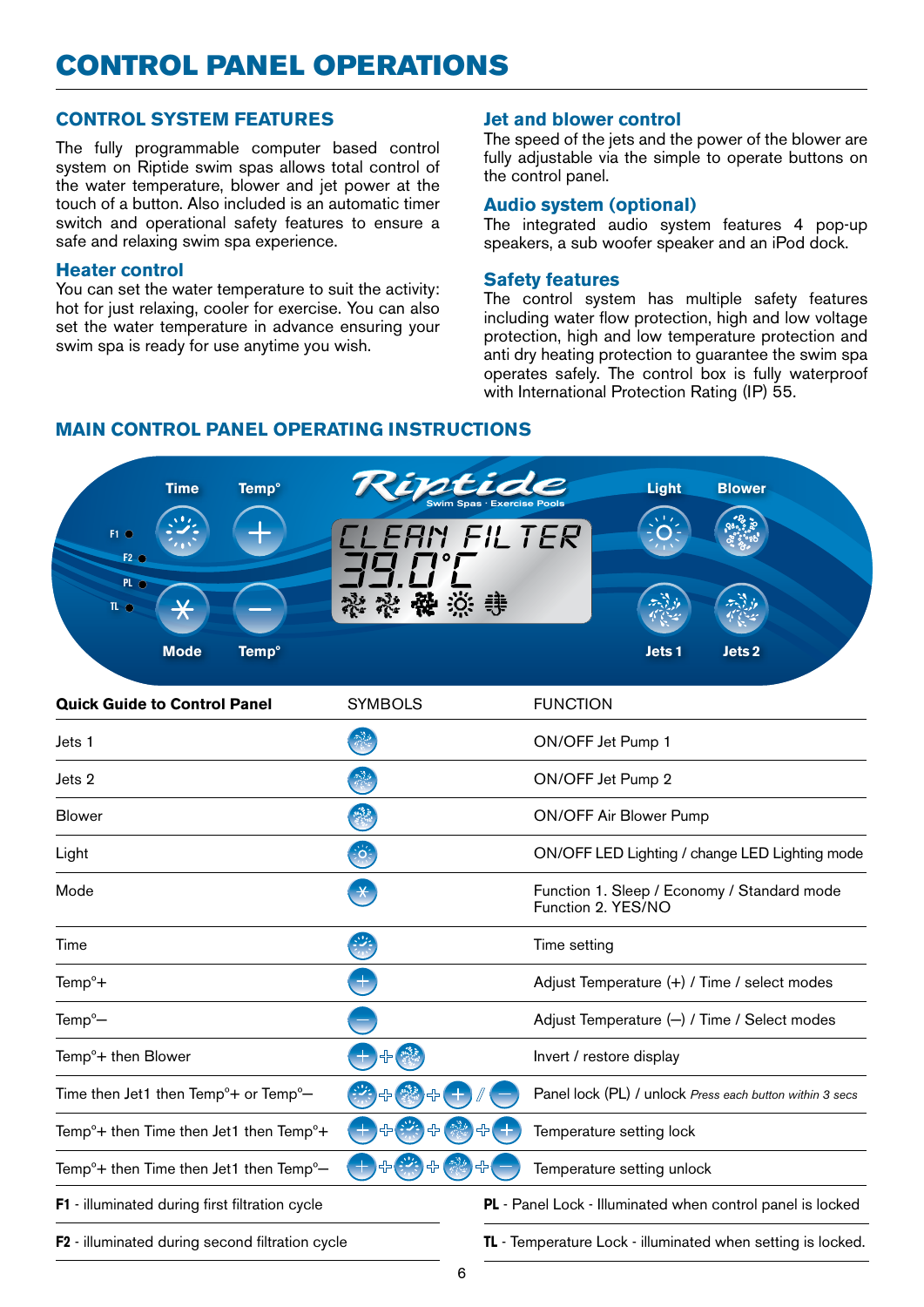#### **Icon Legend**

**Heat Icon** - indicates different temperature level.



**Jets Icon** - when either of the jets in the spa is switched on the jet icon will show on the screen.

**Blower Icon** - when the blower in the spa is switched on on the blower icon will show.

**Light Icon** - when the lights in the spa are on the light icon will show.



#### **Initial Start-up**

#### **Priming mode**

When your Riptide pool is first connected it will go into Priming mode (after displaying some configuration information). The screen will display  $P_r$ .

The Priming mode will last for up to 4 minutes and then the spa will begin to heat and maintain the water temperature in the Standard mode. You can exit Priming mode early by pressing **Tempº +** or **Tempº -**.

#### **setting THE TIME**



To set the time press the **Time** button and then the **Mode** button and the digital display window will display a digital clock with the HOUR setting flashing. Use the **Tempº +** or **Tempº −** buttons to change to the correct hour (each press changes the time by 1 hour). When the HOUR is correct, press the **Mode** button to save changes and the MINUTES setting will flash. Use the **Tempº +** or **Tempº −** buttons to change to the correct minutes (each press changes the time by 1 minute). Press the **Mode** button to save changes and complete the time setting.

#### *Note:*

*1. The time displayed is set as a 12-hour clock (AM/PM). To change to a 24-hour clock see User Preferences on page 9.*

*2. If you don't touch the Tempº + or Tempº − buttons, after 3 seconds the display will exit the time setting.*

#### **Temperature setting**



The actual temperature of the pool water is constantly displayed on the screen The temperature will show once the pump has been operating for 1 minute.

Press the **Tempº +** or **Tempº −** button once to display the set temperature. Each time either + or − button is pressed again, the set temperature will increase or decrease. After 3 seconds the screen will automatically return to display the actual water temperature. If the water is cooler than the set temperature the thermostatically controlled heater will automatically turn on to heat the spa water. The temperature setting can be adjusted from between 26°C - 40°C.

#### **Mode setting**



The **Mode** button is used to switch between Standard, Economy and Sleep modes.

Press **Mode** to enter mode programming. Press **Tempº −** to cycle through to the desired mode (the mode will flash on the screen until confirmed), then press **Mode** to confirm selection.

**Standard mode** maintains the desired temperature. Note that the current water temperature is displayed only when the pump has been operating for at least 1 minute. The  $5kd$  icon will display until the mode is changed.

**Economy mode** heats the spa to the set temperature only during filtration cycles. The  $Ecn$ icon will display until mode is changed.

Pressing Jets 1 while in Economy mode puts the spa in Standard-In-Economy mode, which operates the same as Standard mode for 1 hour, then automatically reverts back to Economy mode. Both the Stdand Ecnicons display in this mode. During this time you can press the **Mode** button to revert back to Economy mode immediately.

**Sleep mode** heats the water to 11° C only during filter cycles. The  $5LP$  icon will display until mode is changed.

#### **STANDBY Mode**

Pressing **Tempº +** or **Tempº −** then **Jets 2** will turn off all spa functions temporarily. This is helpful when changing or cleaning a filter. Press any button (except the Jets 1 button which on your system may control the pump in Standby mode (drain mode) to revert the spa back to its current settings. The system will revert to current settings after 1 hour.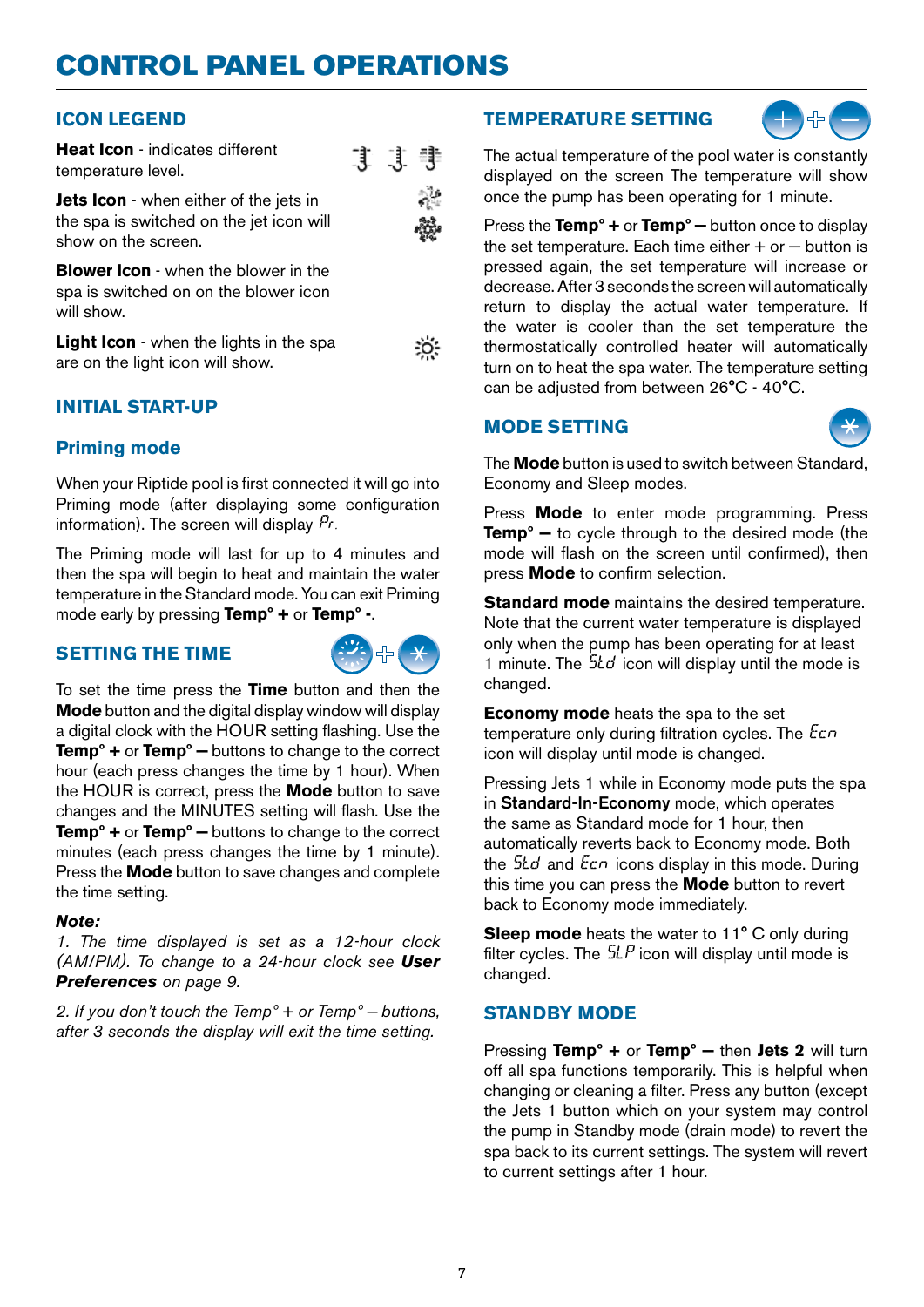#### **Jets 1 and Jets 2**



Press the **Jets 1** or **Jets 2** button once to turn pumps on or off. If left running the pumps will turn off after a time-out period.

#### **Blower**

Press the Blower button once to turn the blower on or off. If left on, the blower will automatically turn off after a time-out period.

#### **Invert display**

To invert the display press the **Tempº +** or **Tempº −**  button then **Blower** to change the numbers in the display to read upside down. Repeat sequence to return the display to its normal right-side-up display.

#### **Filtration Cycles**

The pump and the ozone generator will run during filtration. At the start of each filter cycle the blower will run briefly on its highest speed to purge the air channels. The other pumps will also run briefly on their lowest speed.

There are 2 filter cycles per day: 8.00am - 10.00am and 8.00pm - 10.00pm.

The start/end times of each cycle are programmable.

To change the filter cycle settings press **Time** then the Mode button 3 times (within 3 seconds).

The PROGRAM, FILTER 1 and START TIME icons will appear on the screen.

Press **Tempº +** or **Tempº −** to choose the Filter 1 start time hour. Set the hour by pressing **Mode**. Press **Tempº +** or **Tempº −** to choose the Filter 1 start time minutes. Each press changes the start time by 5 minutes. Set the minutes by pressing **Mode**. Press **Mode** to see the PROGRAM, FILTER 1 and END TIME icons. Change the settings as for the start time procedure.

Press **Mode** to display the PROGRAM, FILTER 2 and START TIME icons and change as above.

Press **Mode** to see the PROGRAM, FILTER 2 and END TIME icons and change as above.

Finally, press **Mode** and the new filter cycle times will be entered into the system and the screen will revert back to display the current water temperature.

Pressing **Time** at any time during this programming sequence will save the values entered up to that point and exit programming.

The **F1** icon will light when filter 1 is running. The **F2** icon will light when filter 2 is running.

If you would like to select continuous filtration, set the filter 1 start and end times to be the same. In this case, the filter 2 start time only operates when the second purge happens. Filter 2 end time will be unavailable.

#### **Light**





Press the **Light** button to turn on the LED lighting. Press the button once again to turn off the lighting. Press the button a third time and you can change the mode for the underwater LED lighting and Multi Point perimeter LED light system. If left on, the lighting will automatically turn off after a time-out period.

#### **Freeze Protection**

If the temperature sensors within the heater detect a very low temperature then the pumps and blower automatically activate to provide freeze protection. The pumps and blower will run continuously or periodically depending on the conditions.

#### **Locking the Control Panel**

To lock the control panel press **Time** then **Jets 1** then **Tempº +** each within 3 seconds. The **PL** indicator will light up on the control panel. All buttons will be frozen except the Time button. To unlock the panel press **Time** then **Jets 1** then **Tempº −**.

#### **Locking the Temperature setting**

To lock the temperature setting press **Tempº +** then **Time** then **Jets 1** then **Tempº +** each within 3 seconds. To unlock press **Tempº+** then **Time** then **Jet 1** then **Tempº−**.

#### **CLEAN-UP CYCLE**

At the beginning of the filtration cycle Jet 1 and Jet 2 will automatically operate for 1 minute to clean the spa water.

#### **Circulation PUMP**

The circulation pump operates during filtration and when the heater is in operation.

#### **Ozone generator**

The ozone generator will operate during filtration cycles.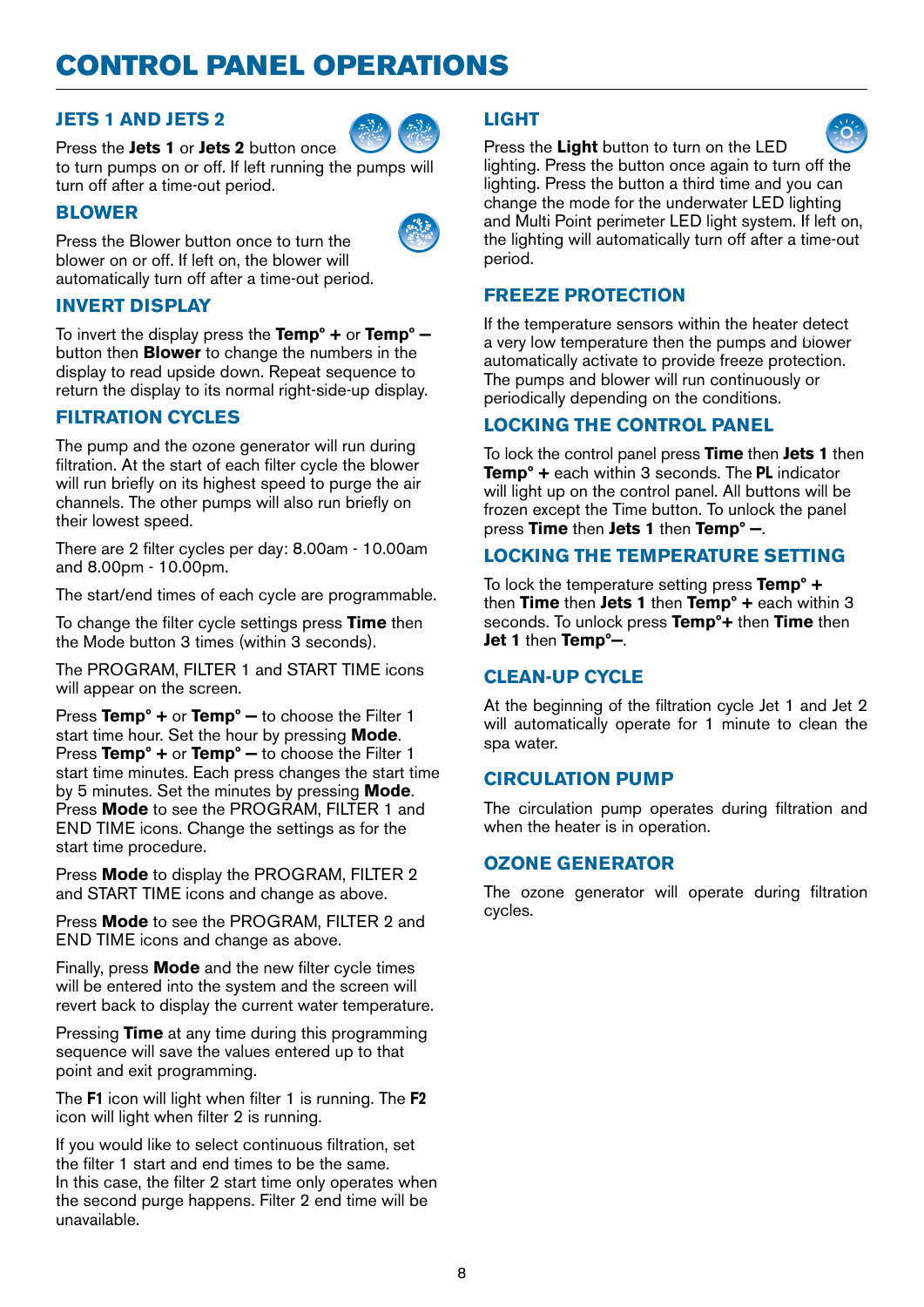#### **Auxiliary control panel**



The auxiliary control panel operates the spa jet pumps (**Jets 1** and **Jets 2** buttons) and the counter current jet pumps (**Jets 2** and **Jets 3** buttons).

*Note: Jet Pump 1 and Jet Pump 2 can be controlled from both the main control panel and the auxiliary control panel.*

#### **DIVERTER CONTROLS**

The Diverter Controls can be found along the top face of your swim spa, one on each side. By turning these



controls you can divert the water current between the spa jets and the counter current jets.

For example, you can divert more of the water current power to the counter currents creating more force to swim against.

#### **User Preferences**

There are several aspects of spa operation that you can customise using the User Preferences sub menu.

Press **Tempº +** or **Tempº−** then **Jets 1** then **Light** (each press within 3 seconds). At this point if  $U5r$ is not showing on the display press **Tempº +** or **Tempº−** until USr appears. Then press **Jets 1** to enter the User Preferences sub menu.

Once in the User Preferences sub menu press **Tempº +** or **Tempº−** or to cycle between these settings:

#### Sr - **Suppress reminders**

When set to 5r. *y* reminders are never displayed on the panel. When set to  $5r.n$  reminders are displayed on the control panel periodically.

#### tc - **Temperature in °C (Celsius)**

When set to  $\ell \in \mathcal{Y}$  temperatures are displayed in °C (Celsius). When set to  $\ell \in \Omega$  temperatures are displayed in °F (Fahrenheit).

#### 24 - **24 hour time display**

When set to  $\bar{c}^{n}$ . time is displayed as a 12 hour (am/pm) clock. When set to  $\mathcal{C}^{H}$ , *y* time is displayed as a 24 hour clock.

#### cc - **Clean up Cycle Duration**

When set to  $c \in \overline{B}$  clean up cycles are disabled. When set to  $cc$ .<sup>1</sup> through  $cc$ <sup>4</sup> the number indicates how many hours each clean up cycle will

#### run. **Editing User Preferences**

View the setting you wish to adjust (see User Preferences).

The left 2 characters (before the decimal point) tell you what setting you are viewing or editing. The character after the decimal point tells you the value of that setting (for example:  $\mathcal{Y}$  for yes,  $\mathcal{P}$  for no).

Press **Jets 1** to switch editing on and the value will flash. Press **Jets 1** once again to turn editing off and it will stop flashing.

When editing the value (when it is flashing) use the **Tempº +** or **Tempº−** to change the value to the setting you want. After you have changed the value press **Jets 1**  again to save the change - the value will then stop flashing.

If you don't make any changes during editing it will time -out after 30 seconds. If you press **Light** to back out of the menu or pause long enough for it to time-out while a value is flashing, the changes you were making to that setting won't be saved. However, changes you made to previous settings will be saved.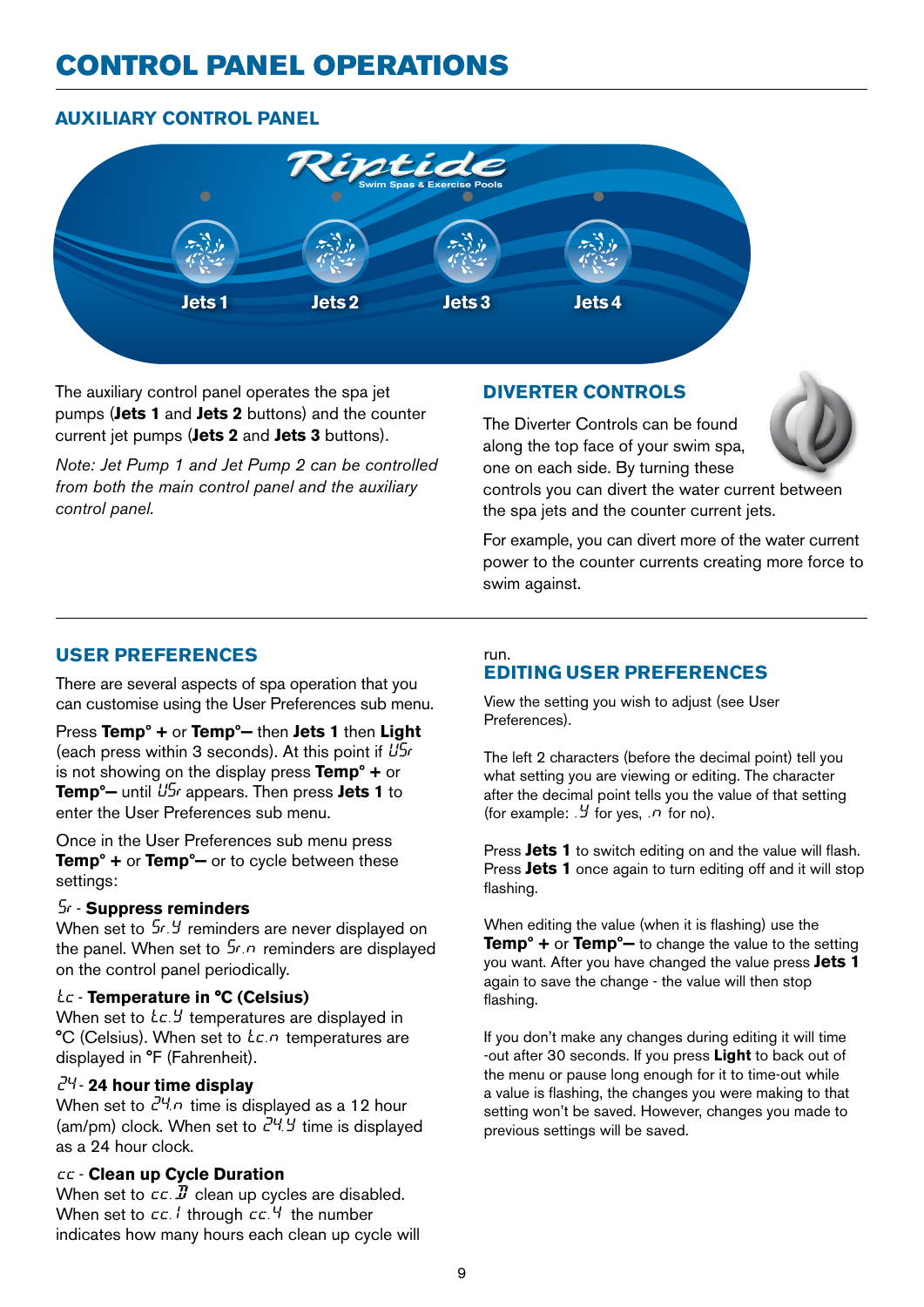| Control Panel Message | Definition                                                                                                                                                                                                                              | Action required                                                                                                                                                                                                                                                        |
|-----------------------|-----------------------------------------------------------------------------------------------------------------------------------------------------------------------------------------------------------------------------------------|------------------------------------------------------------------------------------------------------------------------------------------------------------------------------------------------------------------------------------------------------------------------|
| No message on display | Power has been disconnected<br>from the spa                                                                                                                                                                                             | The control panel will be disabled<br>until power returns. The clock<br>time may have to be reset after<br>reconnection. All other spa<br>settings will be preserved.                                                                                                  |
| ОНН                   | Overheat - the spa will have shut<br>down. One of the sensors has<br>detected that the heater has<br>reached a temperature of 47.8°C.                                                                                                   | DO NOT ENTER THE WATER.<br>Remove the spa cover and allow<br>the water to cool. Once the heater<br>has cooled, reset by pushing any<br>button on the control panel. If the<br>spa does not reset, disconnect<br>from the power and call your<br>dealer for assistance. |
| OНS                   | Overheat - the spa will have shut<br>down. One of the sensors has<br>detected that the spa water is<br>$43.3^{\circ}$ C.                                                                                                                | DO NOT ENTER THE WATER.<br>Remove the spa cover and allow<br>the water to cool. At 41.7°C the<br>spa should automatically reset. If<br>the spa does not reset, disconnect<br>from the power and call your<br>dealer for assistance.                                    |
| IСE                   | Potential freeze condition<br>detected.                                                                                                                                                                                                 | No action required. The pumps<br>and blower will automatically<br>activate regardless of spa status.                                                                                                                                                                   |
| SnR/Shb               | Spa is shut down. The sensor that<br>is plugged into A or B as indicated<br>is not working.                                                                                                                                             | If the problem persists contact<br>your dealer. This message may<br>appear temporarily in an overheat<br>situation and will disappear when<br>the heater cools.                                                                                                        |
| SnS                   | Sensors are out of balance. If<br>this message is alternation with<br>the temperature it may just be<br>a temporary condition. If the<br>display shows only this message<br>(periodically blinking the spa will<br>have shut down.      | If the problem persists contact<br>your dealer.                                                                                                                                                                                                                        |
| HFL                   | A substantial difference between<br>the temperature sensors has been<br>detected. This could indicate a<br>water flow problem.                                                                                                          | Check water level in spa. Add<br>water if necessary. If the water is<br>at the correct level make sure the<br>pumps have been primed. Press<br>any button to reset.                                                                                                    |
| LF                    | Persistant low water flow problems<br>(will display this message on<br>the fifth occurrence of the HFL<br>message within 24 hours). The<br>heater will have shut down but<br>other spa functions will continuer<br>to operate normally. | Check water level in spa. Add<br>water if necessary. If the water is<br>at the correct level make sure the<br>pumps have been primed. Press<br>any button to reset.                                                                                                    |

#### **Diagnostic Messages**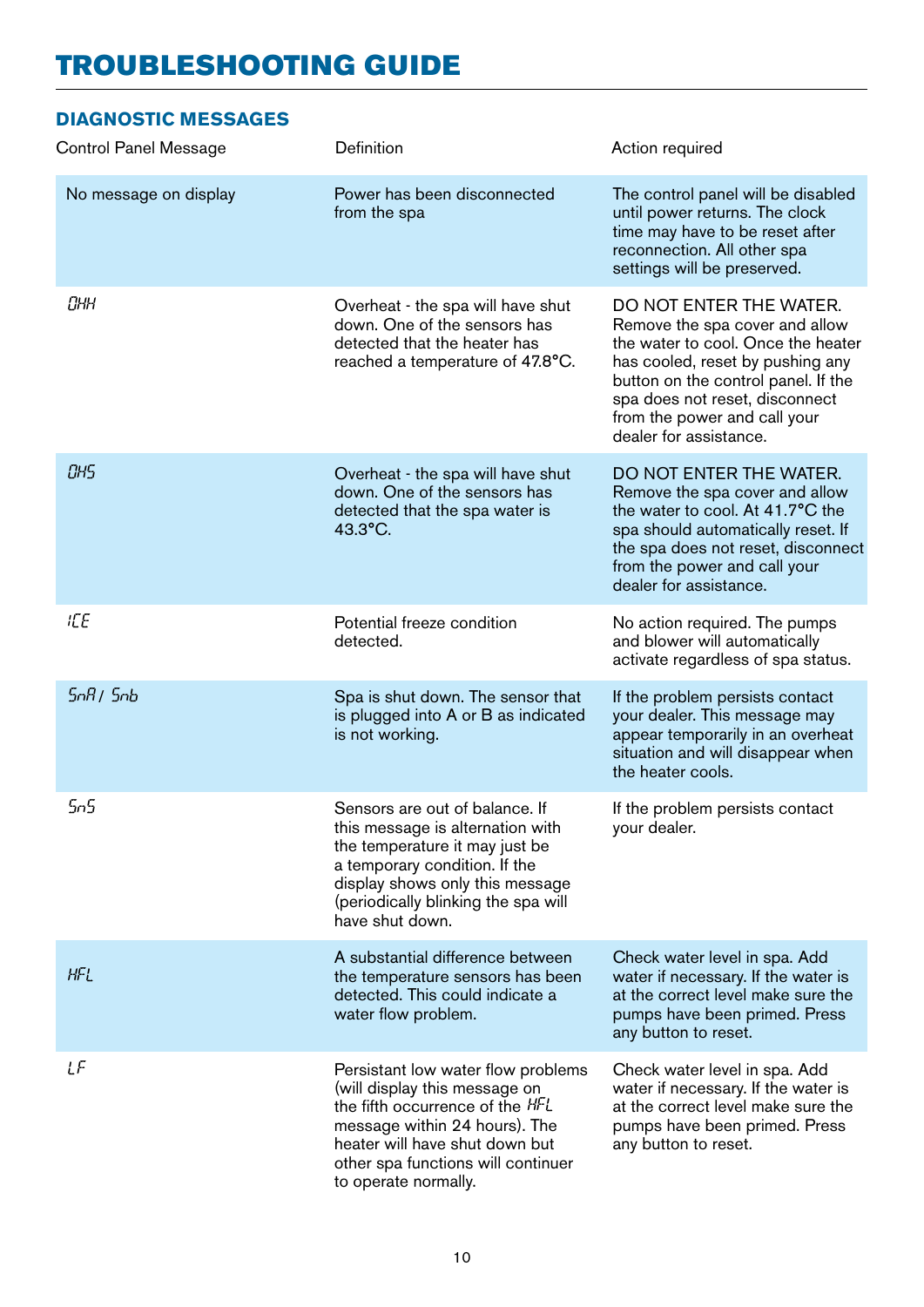#### **Diagnostic Messages**

| <b>Control Panel Message</b> | Definition                                                                                                                                              | Action required                                                                                                                                                     |
|------------------------------|---------------------------------------------------------------------------------------------------------------------------------------------------------|---------------------------------------------------------------------------------------------------------------------------------------------------------------------|
| dr                           | Insufficient water detected flowing<br>through the heater.                                                                                              | Check water level in spa. Add<br>water if necessary. If the water is<br>at the correct level make sure the<br>pumps have been primed. Press<br>any button to reset. |
| dr Y                         | Insufficient water detected flowing<br>through the heater (message<br>displayed on the third occurrence<br>of dry message). Spa will have<br>shut down. | Check water level in spa. Add<br>water if necessary. If the water is<br>at the correct level make sure the<br>pumps have been primed. Press<br>any button to reset. |
| $P_{\rm f}$                  | When your spa is first connected<br>to power it will go into priming<br>mode.                                                                           | The priming mode will last up to<br>4 minutes and the spa will begin<br>to heat and maintain the water<br>temperature in the Standard mode.                         |
| ----F or ----[               | Water temperature unknown.                                                                                                                              | After the pump has been running<br>for 1 minute the temperature will<br>be displayed.                                                                               |
| -- -- --                     | Temperature does not appear<br>when spa is in Economy or Sleep<br>mode for an extended period.                                                          | If you wish to see the current spa<br>water temperature either switch to<br>Standard mode or turn on 'Jets 1'<br>for a minimum of 1 minute.                         |
| 569                          | Stand mode has been activated by<br>pressing a button combination on<br>the user panel.                                                                 | Press any button except 'Jets 1' to<br>leave standby mode and return to<br>normal operation.                                                                        |
| PHL                          | pH level in water is low.                                                                                                                               | Add pH increaser according to<br>manufacturer's instructions.                                                                                                       |
| РНН                          | pH level in water is high.                                                                                                                              | Add pH reducer according to<br>manufacturer's instructions.                                                                                                         |
| <b>SRL</b>                   | Sanitiser level is low.                                                                                                                                 | Add satiniser according to<br>manufacturer's instructions.                                                                                                          |
| SЯН                          | Sanitiser level is too high.                                                                                                                            | Remove spa cover and allow<br>sanitiser to dissipate.                                                                                                               |
| drn                          | The pump is on during Standby<br>mode to assist in draining the spa.                                                                                    | Press 'Jets 1' to turn off the pump<br>when the water has drained (or<br>power-off the spa).                                                                        |
| rLC                          | Hardware failure.                                                                                                                                       | Contact your dealer.                                                                                                                                                |
| PSL                          | Hardware failure.                                                                                                                                       | Contact your dealer if message<br>appears on more than one<br>power-up.                                                                                             |
| [r[                          | Firmware install problem.                                                                                                                               | Contact your dealer if message<br>appears on more than one<br>power-up.                                                                                             |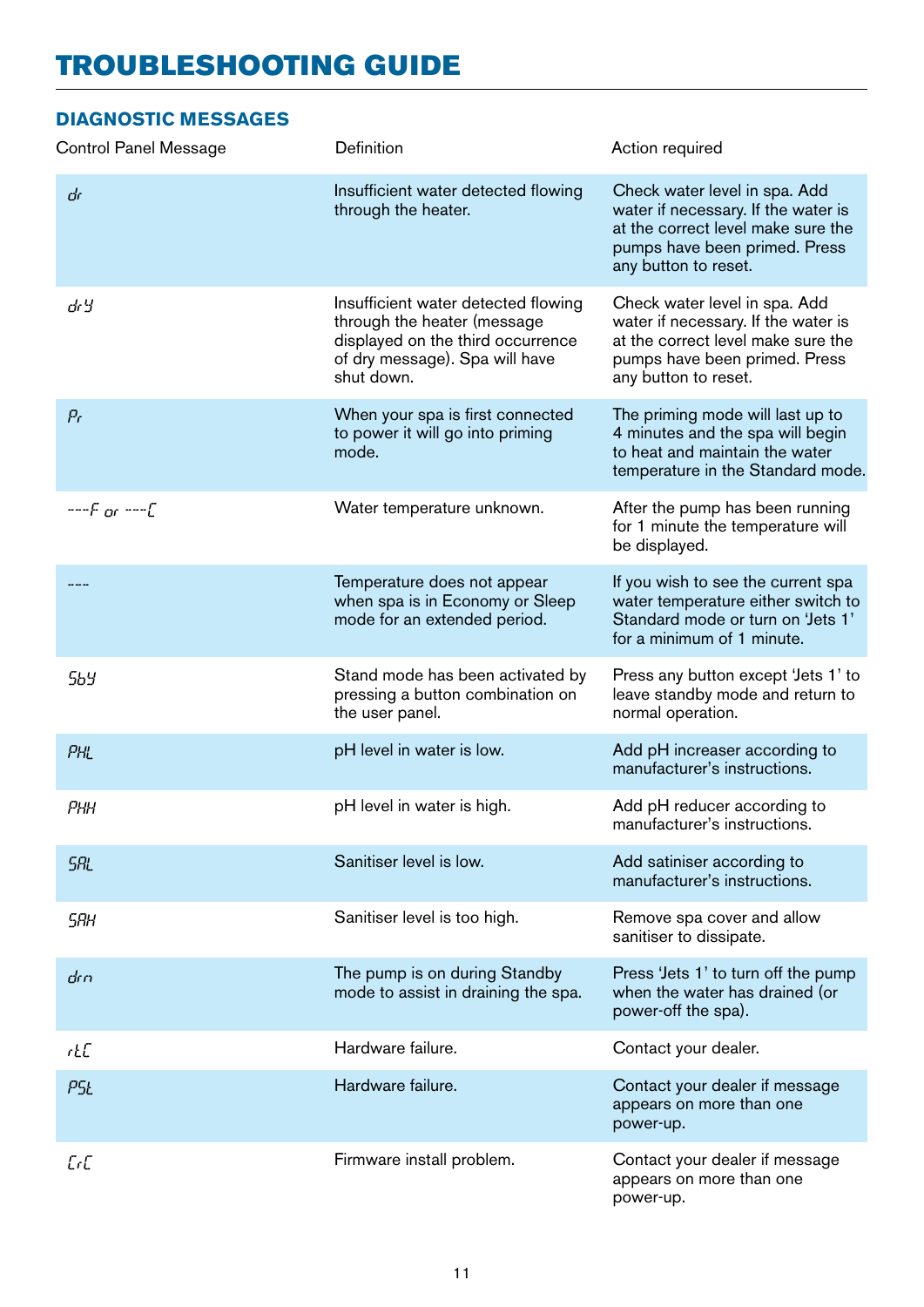#### **Diagnostic Messages**

| <b>Control Panel Message</b> | <b>Definition</b>                                                                                         | Action required                                                                                  |
|------------------------------|-----------------------------------------------------------------------------------------------------------|--------------------------------------------------------------------------------------------------|
| <b>CFE</b>                   | Configuration error. Spa cannot<br>start up.                                                              | Contact your dealer.                                                                             |
| 5LU                          | A pump appears to be stuck on<br>causing the water temperature to<br>rise, possibly to a hazardous level. | <b>DISCONNECT THE SPA</b><br><b>IMMEDIATELY. DO NOT ENTER</b><br>THE WATER. Contact your dealer. |
| НIJĿ                         | A pump appears to be stuck on<br>from the last time the spa was<br>powered up.                            | <b>DISCONNECT THE SPA</b><br><b>IMMEDIATELY. DO NOT ENTER</b><br>THE WATER. Contact your dealer. |

#### **PERIODIC REMINDER Messages**

| Frequency      | Action required                                                                     |
|----------------|-------------------------------------------------------------------------------------|
| Every 7 days   | Test and adjust pH chemical levels<br>as per manufacturer's instructions.           |
| Every 7 days   | Test and adjust sanitiser chemical<br>levels as per manufacturer's<br>instructions. |
| Every 30 days  | Remove, clean and re-install filter<br>as per manufacturer's instructions.          |
| Every 90 days  | Drain and refill spa as per<br>manufacturer's instructions.                         |
| Every 180 days | Clean and condition cover as per<br>manufacturer's instructions.                    |
| Every 180 days | Clean and condition spa skirt as<br>per manufacturer's instructions.                |
| Every 365 days | Install new filter.                                                                 |
| As required    | Install new Mineral cartridge.                                                      |
|                |                                                                                     |

\* Spa owner can hide all periodic reminders in User Preferences. Press the 'Mode' button to reset a displayed reminder. Some of these periodic reminders may be changed or disabled before installation.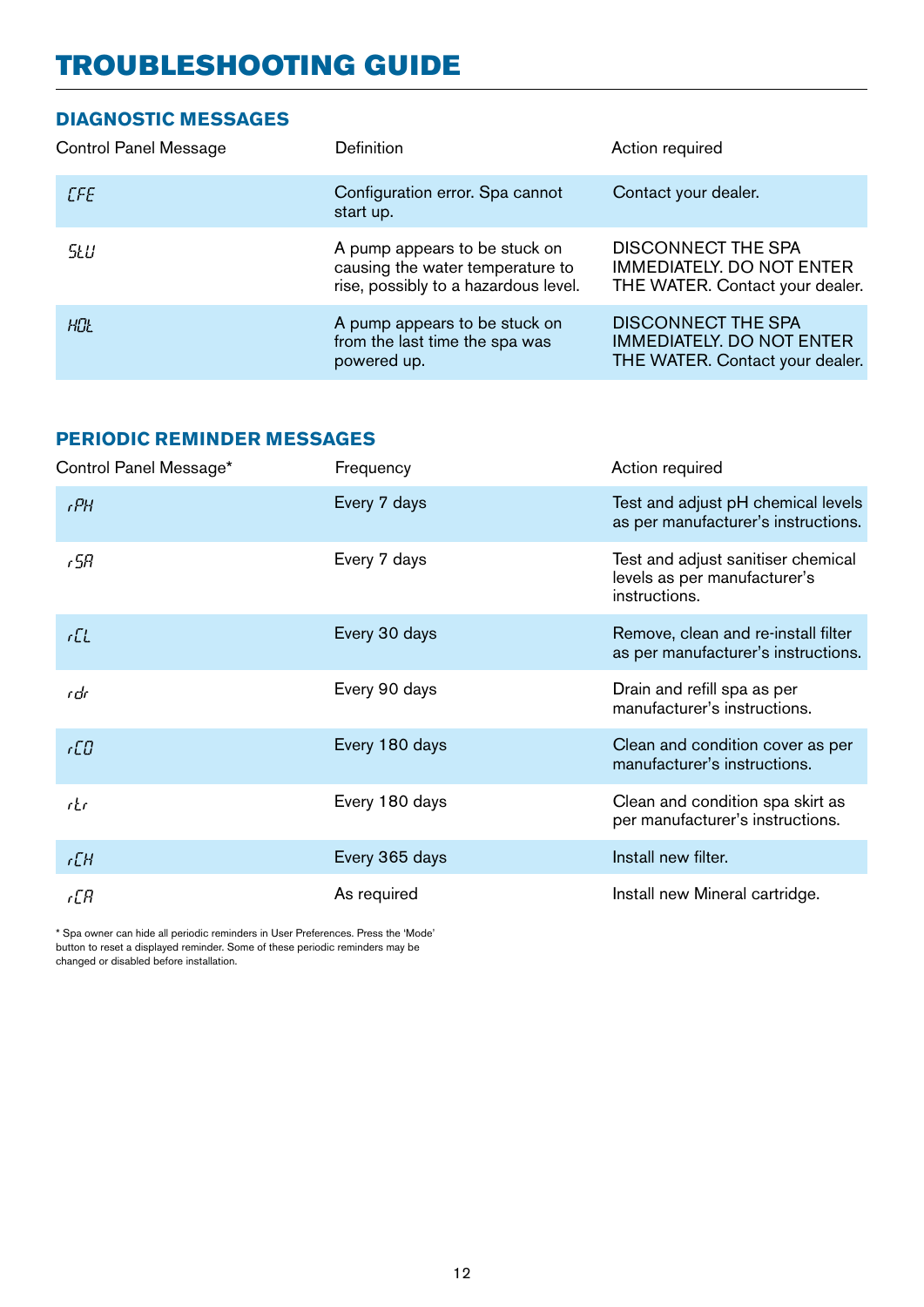#### **DiagnosticS - OPERATION**

Once commissioned, your Riptide swim spa should operate normally when properly set up. If, however, you encounter operating problems please use this general guide. If this guide does not help you solve the problem please contact your dealer. Please also refer to **Diagnostic Messages** on pages 10-12.

| Operating problem                                                                  | Analysis                                                                                                                                                                                     | Action required                                                                                                                                                                                                                                     |
|------------------------------------------------------------------------------------|----------------------------------------------------------------------------------------------------------------------------------------------------------------------------------------------|-----------------------------------------------------------------------------------------------------------------------------------------------------------------------------------------------------------------------------------------------------|
| The error message appears on<br>the display panel and the spa is<br>not operating. | • The control system will have digital<br>diagnostics functions which turn it off<br>if there is something wrong with spa<br>operations and will only restart when<br>the problem is solved. | Please check the error message<br>in DIAGNOSTIC MESSAGES<br>section on pages 10-12 and<br>contact your dealer.                                                                                                                                      |
| Spa can't start in any mode.                                                       | • Power is off.<br>• Control panel is locked.<br>• Electric control failure (display<br>shows error message).                                                                                | Check the power supply to the spa.<br>Check whether the control panel<br>is locked - see LOCKING THE<br><b>CONTROL PANEL ON PAGE 8.</b><br>Check the error message on pages<br>10-12 and contact your dealer.                                       |
| Water jets turns off automatically<br>when using the spa.                          | • The default time setting has<br>switched of the jets.<br>• The pump motor is overheating.                                                                                                  | Press the pump button to restart<br>the pump<br>Stop running pump for 1 hour until<br>cool and then restart the pump                                                                                                                                |
| The water pumps are operating<br>but no water is coming out of<br>the jets.        | • Water pump is sucking in air.                                                                                                                                                              | Try to restart the jet. If still not<br>operating, open the cap on the<br>water pump to release any possible<br>air trapped in the system and then<br>screw tightly. Introduce water<br>into the filter opening to clear any<br>possible air block. |
| Spa water is heating slowly<br>and / or not reaching required<br>temperature.      | · Filter cartridge needs cleaning<br>• There is no cover on the spa<br>creating heat loss.<br>• Heater is faulty.                                                                            | Re-set the temperature.<br>Clean or replace the filter.<br>Put the cover on the spa.<br>Contact your dealer.                                                                                                                                        |
| The power of the jets is low.                                                      | • Jets are blocked.<br>• Water pump's valve is not<br>fully open.                                                                                                                            | Check whether there are foreign<br>bodies inside the jets.<br>Check if water pump's valve is fully<br>open.                                                                                                                                         |
| The jet water power fluctuates.                                                    | • Filter is blocked.<br>• Water pump's valve is not<br>fully open.                                                                                                                           | Check whether there are foreign<br>bodies inside the filter.<br>Check if water pump's valve is<br>fully open.                                                                                                                                       |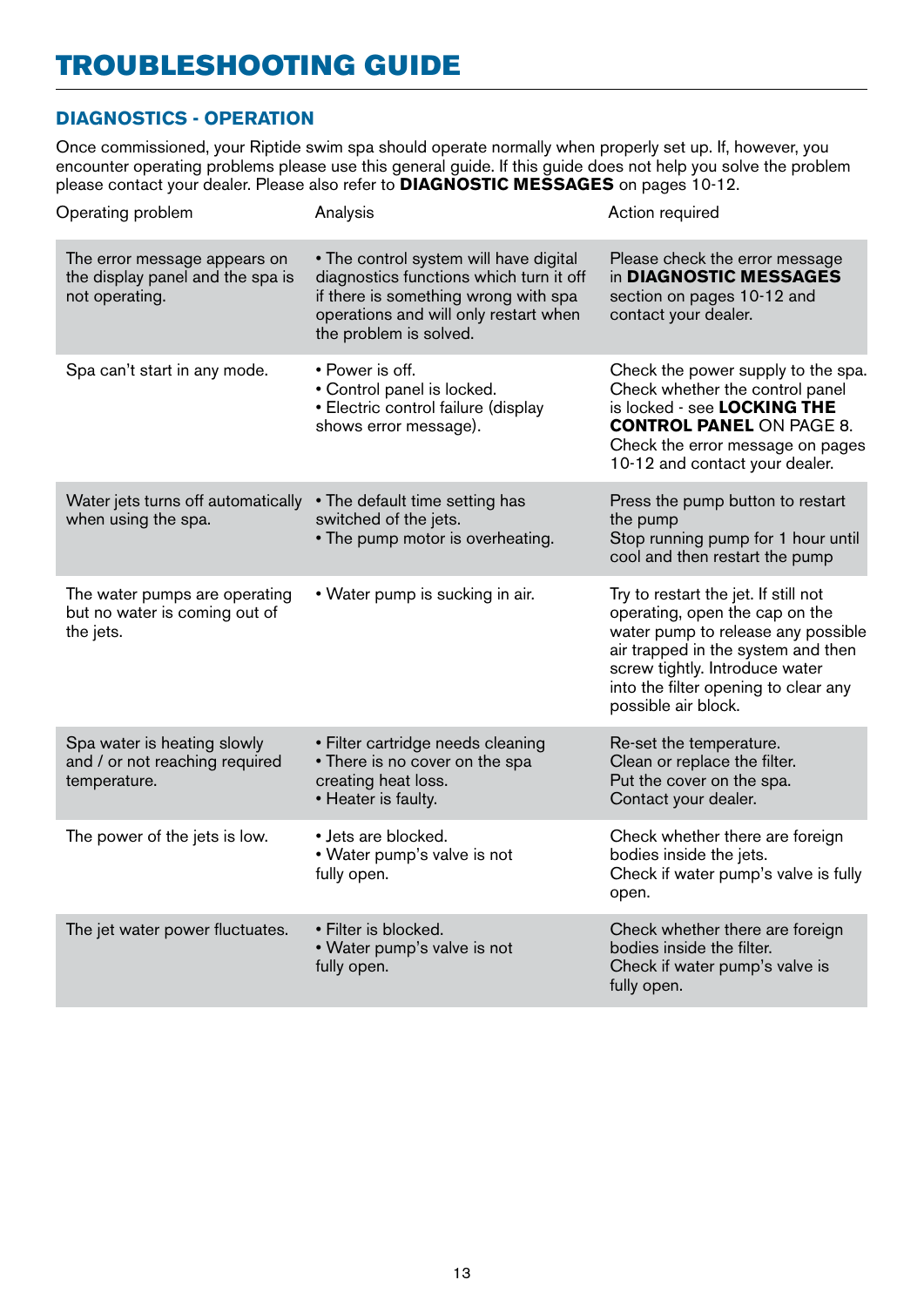#### **WATER CHEMISTRY**

Tap water that is safe to drink is not always right for your swim spa. Normal tap water is usually filled with minerals and micro-contaminants that are not visible to the naked eye. Properly testing and treating your spa water is essential for the health of your swim spa as well as the people that use it.

#### **Proper chemical maintenance can control and help prevent the following:**

1. Bacteria, algae and fungi, which can spread disease and infection to humans.

2. Staining and scale build-up on your swim spa shell, equipment, and piping.

3. Clogged filters. With the swim spa please be aware that the chemical maintenance of your hot water spa section and the cooler pool section will be different and not always proportional to the volume of water.

*Note 1: When using chemicals, always follow the instructions provided on the manufacturer's labels.* 

*Note 2: Use an accurate test kit to perform all chemistry tests.* 

*Note 3: Never mix chemicals.* 

*Note 4: Always add chemicals directly to the swim spa water, evenly spreading the chemicals over the surface. Run the Filter Pump for 15 or more minutes after applying any chemical. To help with the mixing of chemicals you can turn on your massage system as well.*

#### **OVERVIEW OF WATER CHEMISTRY**

#### **1. Sanitation**

Sanitisers kill bacteria and keep the water clean. Effective and safe sanitisers include any of the following: STABILISED CHLORINE GRANULES (sodium dichloro isocyanurate dihydrate).

*Note: Trichlor chlorine tablets and/or non-dichlor granular chlorines must not be used in your swim spa , they may damage the swim spa , voiding your warranty.*

#### **2. Weekly shock dose**

As your swim spa is used, non-filterable wastes, including perspiration, oils, hair sprays, etc, will build up in the water. These substances make the water unattractive in appearance and odour, and can also interfere with sanitizer effectiveness. Normal sanitation does not eliminate these waste substances but shock dosing does. Shock dosing is achieved by 'shocking' the spa water with a weekly dose of NON CHLORINE SHOCK.

#### **3. pH Control**

Proper pH balance is extremely important in controlling bacteria, providing water that's comfortable for the user, and in preventing damage to the swim spa and its equipment. Using the scale of 0-14, pH is the measure of acidity and alkaline in the water. pH levels under 7.0 are acidic while pH levels over 7.0 are alkaline. The proper pH range for a spa is 7.2 to 7.6.

**High pH levels (over 7.6) can cause the following:**  Scale build-up on the swim spa and its equipment, cloudy water, a prematurely dirty filter, and less effective chlorine sanitation. To correct high pH levels, add a pH DECREASER.

**Low pH levels (under 7.4) can cause the following:** Discomfort to the user and corrosion to the swim spa and its equipment. To correct low pH levels, add a pH INCREASER.

*Note: Never use muriatic or hydrochloric acid to adjust pH as it can damage your swim spa shell and surroundings.* 

#### **4. Total alkalinity (TA)**

Total Alkalinity (TA) is the measure of carbonates and bicarbonates in the spa water. Low TA can cause pH to be unstable, bouncing from one level to another, causing the water to be corrosive or scale forming to the swim spa and it's equipment. To correct low TA, add a TOTAL ALKALINITY INCREASER. High TA can cause scale build-up, cloudy water, as well as other pH problems. To correct high TA, contact your authorised Riptide dealer.

#### **5. Calcium hardness (CH) 250-500 PPM**

Calcium hardness (CH) is the measure of dissolved calcium in the water. Low CH (soft water) can result in staining to the swim spa's surface as well as corrosion to the swim spa and it's equipment. To correct low CH, add a CALCIUM HARDNESS INCREASER. High CH (hard water) can cause cloudy water as well as rough scale build-up on the spa's surface and equipment. To correct or manage high CH, contact your authorised Riptide dealer.

#### **6. Stain & scale control**

Stain and scale problems are common in hot water environments. To help prevent and control staining and scaling, add a STAIN & SCALE INHIBITOR.

#### **7. Foam control**

Water emulsifies shampoo, soap and detergents, and combined with high water temperatures, can cause surface foaming. To prevent and control foam on the surface of the swim spa water add a small amount of FOAM REDUCER.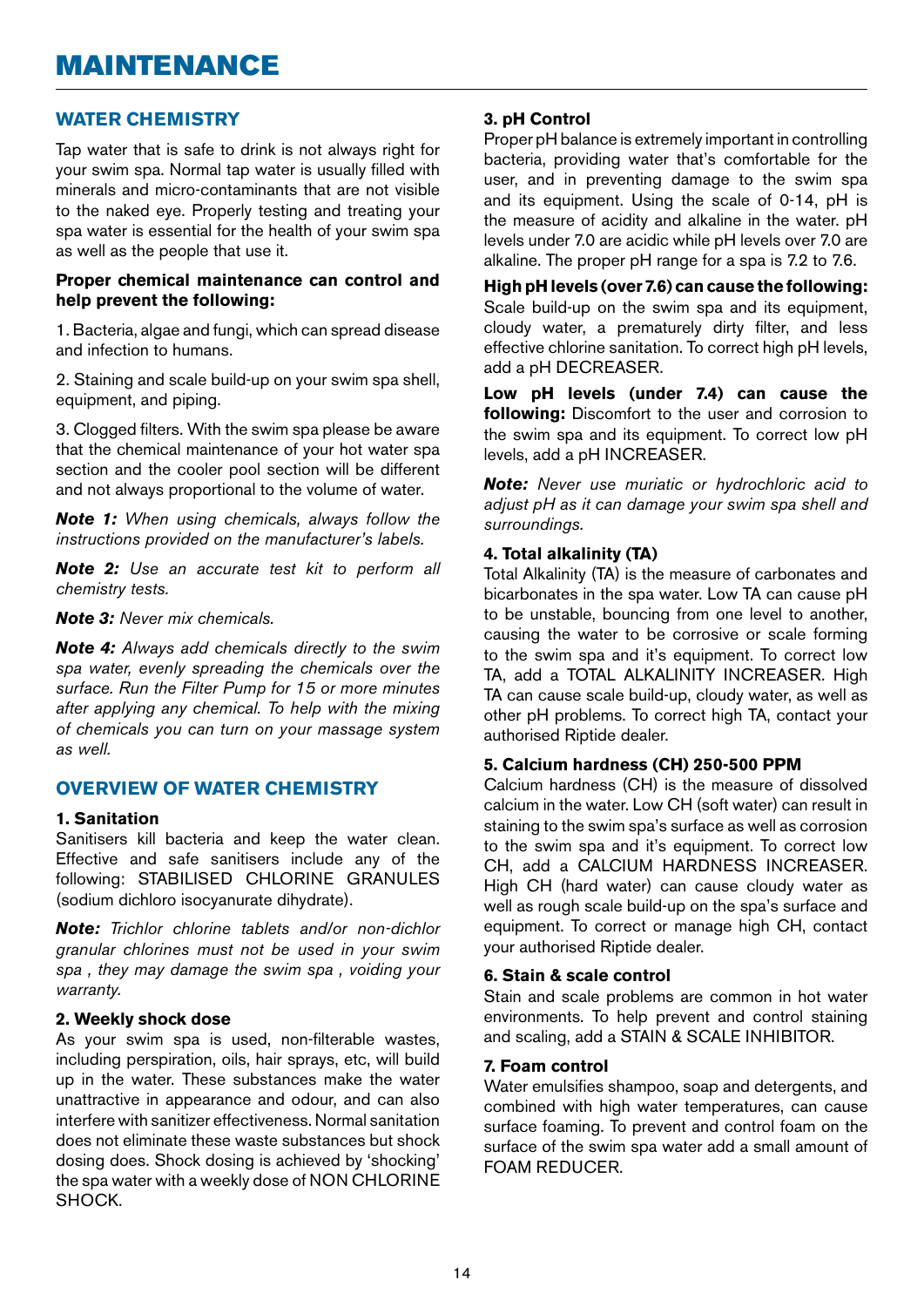### MAINTENANCE

#### **8. Clearing cloudy water**

There are two basic reasons that swim spa water becomes cloudy. First, non-filterable liquid wastes (perspiration, etc.) have contaminated the water. To remove these waste substances, shock the water (as described previously). Second, non-filterable microparticulate wastes (dust, etc.) have contaminated the water. To remove these waste substances, use a WATER CLARIFIER.

#### **9. Sanitising with non-chlorine shock (potassium peroxymonosulfate)**

When sanitising your swim spa with Non-Chlorine Shock you should add the correct dose directly to the swim spa/pool water with the jets running.

Non-Chlorine Shock will give up to, two hours of safe bathing. If you use the spa/pool for more than two hours it will be necessary to re-dose.

On a weekly basis it is important to shock your spa/ pool with NON CHLORINE SHOCK.

*Note: Use only branded Hot Tub Barn chemicals to ensure premium performance.*

#### **STARTING YOUR SWIM SPA WITH NEW WATER**

1. As your swim spa fills with tap water, add 10 teaspoons of STABILISED CHLORINE GRANULES to the pool end and in a swim spa add 2 and a half teaspoons to the spa end. This will provide the initial protection against bacteria in your pipes.

*Note: If you live in a hard water area you can fill the pool with a 50/50 mix of hard and soft water. The calcium balance should be between 250 and 500 parts per million.*

2. When the swim spa is completely filled with water complete the following.

3. If possible, have your authorised Riptide dealer test the Calcium Hardness (CH) of your water and adjust as per your dealer's recommendation (the correct level of CH depends on your overall water conditions).

4. Test and adjust the Total alkalinity (TA) to the range of 125-150 PPM (parts per million).

5. Test and adjust the pH to the range of 7.4-7.6.

6. After the water has circulated for approximately a quarter of an hour, retest the chlorine level in your water and add the correct amount to raise the level to between 3—5 PPM.

Start-up water chemistry is now complete. However, it may take several days for the filter to completely clear the water.

#### **MAINTAINING SWIM SPA WATER**

#### **Sanitizer and pH Levels**

It is important to test and adjust the sanitizer and pH levels of your swim spa on a daily basis.

With each sanitizer test, use STABILISED CHLORINE GRANULES to maintain the following levels:

#### **With ozone**

Chlorine Level: 3—5 PPM

To maintain the above sanitizer level with CHLORINE, please refer to your authorised Riptide dealer for assistance.

#### **Shock dose**

Once a week, and when the swim spa is not in use, shock dose the spa water by adding the following:

Add four tablespoons of NON CHLORINE SHOCK to the spa end and eight tablespoons of NON CHLORINE SHOCK to the pool end, or if only one volume of water, eight tablespoons of NON CHLORINE SHOCK into the pool.

#### **Stain and scale control**

Use a STAIN & SCALE INHIBITOR as per the instructions on the manufacturer's label.

#### **Foam control**

As required, use FOAM REDUCER as per the instructions on the manufacturer's label.

#### **Cloudy water prevention and control**

Use a WATER CLARIFIER as per the instructions on the manufacturer's label. If the swim spa water is cloudy call your Riptide dealer for advice.

#### **WATER CHEMISTRY TROUBLESHOOTING**

Prior to each swim spa use, check the water. If the water appears cloudy or off-colour, has significant surface foam or smells of chlorine, then there is a problem with the water and it needs to be treated or drained. Using the spa of the swim spa section in these conditions could result in a skin rash or other irritation.

For assistance in handling water chemistry problems, consult your authorised Riptide dealer or another service centre capable of performing a detailed Water Analysis.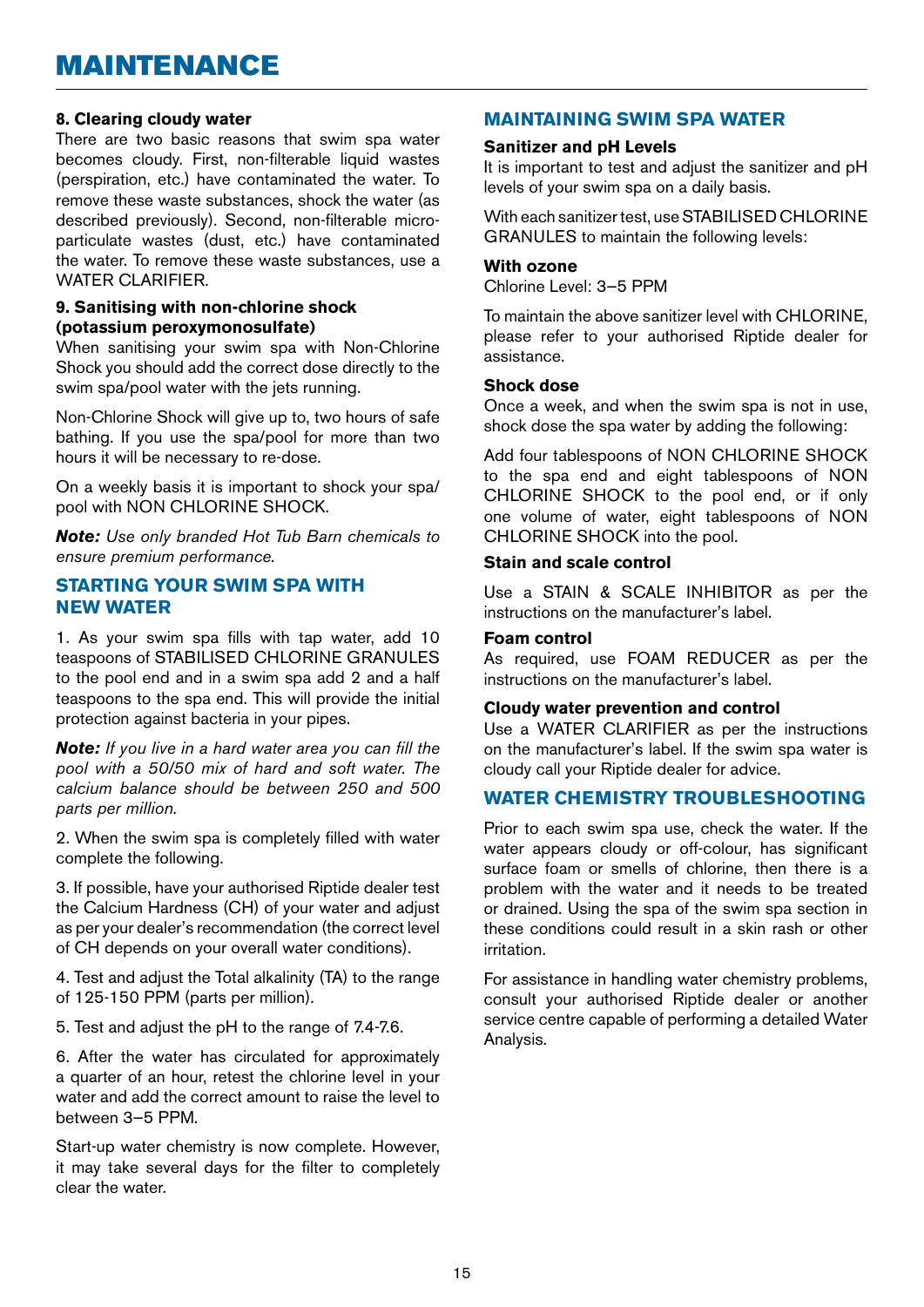| I              |
|----------------|
|                |
| ֚֚֚֬           |
| I              |
|                |
| I<br>I         |
|                |
|                |
|                |
|                |
|                |
|                |
|                |
| I              |
| ׇ֘֒            |
| l              |
|                |
| l              |
| l              |
|                |
|                |
| $\overline{1}$ |
|                |
| I              |
| ֠              |
| ֘֒             |

| )<br>)<br><br>                                   |                                                                             |
|--------------------------------------------------|-----------------------------------------------------------------------------|
|                                                  |                                                                             |
| 20 DDmail par 50 DD cubic matres                 |                                                                             |
|                                                  |                                                                             |
| うこりょ                                             |                                                                             |
|                                                  |                                                                             |
|                                                  |                                                                             |
| upon: 2.4kg Sodium Bisulphate reducing the TA by | kg Sodium Bicarbonate Increasing the TA by 20.00mg/L per 50.00 cubic metres |
|                                                  |                                                                             |
|                                                  |                                                                             |
|                                                  |                                                                             |
|                                                  | さんここ                                                                        |
|                                                  |                                                                             |
|                                                  |                                                                             |
|                                                  |                                                                             |
|                                                  |                                                                             |

| Volume                | <b>Alkalinity</b> | <b>Chemical Addition</b>                  |               |                 |         |               | Total alkalinity adjustment required in mg/L |          |                            |               |                |                 |
|-----------------------|-------------------|-------------------------------------------|---------------|-----------------|---------|---------------|----------------------------------------------|----------|----------------------------|---------------|----------------|-----------------|
| (Metre <sup>3</sup> ) | Effect            |                                           | $\frac{1}{1}$ | $\overline{20}$ | 80      | $\frac{1}{2}$ | SO                                           | 80       | $\overline{2}$             | $\frac{0}{8}$ | $\overline{9}$ | $\frac{100}{2}$ |
| <b>HYDROS</b>         |                   |                                           |               |                 |         |               |                                              |          |                            |               |                |                 |
| 4.602                 | Reduce            | Sodium Bisulphate 'pH Reducer'            | 110.45g       | 220.90g         | 331.34g | 441.79g       | 552.24g                                      | 662.69g  | 773.14g                    | 883.589       | 994.03g        | 1104.48g        |
| 4.602                 | Increase          | Sodium Bicarbonate 'Alkalinity Increaser' | 92.04g        | 184.08g         | 276.12g | 368.16g       | 460.20g                                      | 552.24g  | 644.28g                    | 736.32g       | 828.36g        | 920.40g         |
| NEPTUNE               |                   |                                           |               |                 |         |               |                                              |          |                            |               |                |                 |
| 4.981                 | Reduce            | Sodium Bisulphate 'pH Reducer'            | 119.54g       | 239.09g         | 358.63g | 478.18g       | 597.72g                                      | 717.26g  | 836.81g                    | 956.35g       | 1075.90g       | 1195.44g        |
| 4.981                 | Increase          | Sodium Bicarbonate 'Alkalinity Increaser' | 99.62g        | 199.24g         | 298.86g | 398.489       | 498.10g                                      | 597.72g  | 697.34g                    | 796.96g       | 896.589        | 996.20g         |
| TITAN                 |                   |                                           |               |                 |         |               |                                              |          |                            |               |                |                 |
| 7.475                 | Reduce            | Sodium Bisulphate 'pH Reducer'            | 179.40g       | 358.80g         | 538.20g | 717.60g       | 897.00g                                      | 1076.40g | 1255.80g                   | 1435.20g      | 1614.60g       | 1794.00g        |
| 7.475                 | Increase          | Sodium Bicarbonate 'Alkalinity Increaser' | 149.50g       | 299.00g         | 448.50g | 598.00g       | 747.50g                                      | 897.00g  | 1046.50g                   | 1196.00g      | 1345.50g       | 1495.00g        |
|                       | POSEIDON Pool End |                                           |               |                 |         |               |                                              |          |                            |               |                |                 |
| 4.981                 | Reduce            | Sodium Bisulphate 'pH Reducer'            | 119.54g       | 239.09g         | 358.63g | 478.189       | 597.72g                                      | 717.26g  | 836.81g                    | 956.35g       | 1075.90g       | 1195.44g        |
| 4.981                 | Increase          | Sodium Bicarbonate 'Alkalinity Increaser' | 99.62g        | 199.24g         | 298.86g | 398.489       | 498.10g                                      | 597.72g  | 697.34g                    | 796.96g       | 896.589        | 996.20g         |
|                       | POSEIDON Spa End  |                                           |               |                 |         |               |                                              |          |                            |               |                |                 |
| 1.491                 | Reduce            | Sodium Bisulphate-'pH Reducer'            | 35.78g        | 71.57g          | 107.35g | 143.14g       | 178.92g                                      | 214.70g  | 250.49g                    | 286.27g       | 322.06g        | 357.84g         |
| 1.491                 | Increase          | Sodium Bicarbonate 'Alkalinity Increaser' | 29.82g        | 59.64g          | 89.46g  | 119.28g       | 149.10g                                      | 178.92g  | 208.749                    | 238.56g       | 268.38g        | 298.20g         |
| <b>ATLANTIS</b>       |                   |                                           |               |                 |         |               |                                              |          |                            |               |                |                 |
| 6.500                 | Reduce            | Sodium Bisulphate 'pH Reducer'            | 156.00g       | 312.00g         | 468.00g | 624.00g       | 780.00g                                      | 936.00g  | 1092.00g                   | 1248.00g      | 1404.00g       | 1560.00g        |
| 6.500                 | Increase          | Sodium Bicarbonate 'Alkalinity Increaser' | 130.00g       | 260.00g         | 390.00g | 520.00g       | 650.00g                                      | 780.00g  | 910.00g                    | 1040.00g      | 1170.00g       | 1300.00g        |
| NAUTILIUS             |                   |                                           |               |                 |         |               |                                              |          |                            |               |                |                 |
| 9.500                 | Reduce            | Sodium Bisulphate 'pH Reducer'            | 228.00g       | 456.00g         | 684.00g | 912.00g       | 1140.00g                                     |          | 1368.00g 1596.00g 1824.00g |               | 2052.00g       | 2280.00g        |
| 9.500                 | Increase          | Sodium Bicarbonate 'Alkalinity Increaser' | 190.00g       | 380.00g         | 570.00g | 760.00g       | 950.00g                                      |          | 1140.00g 1330.00g          | 1520.00g      | 1710.00g       | 1900.00g        |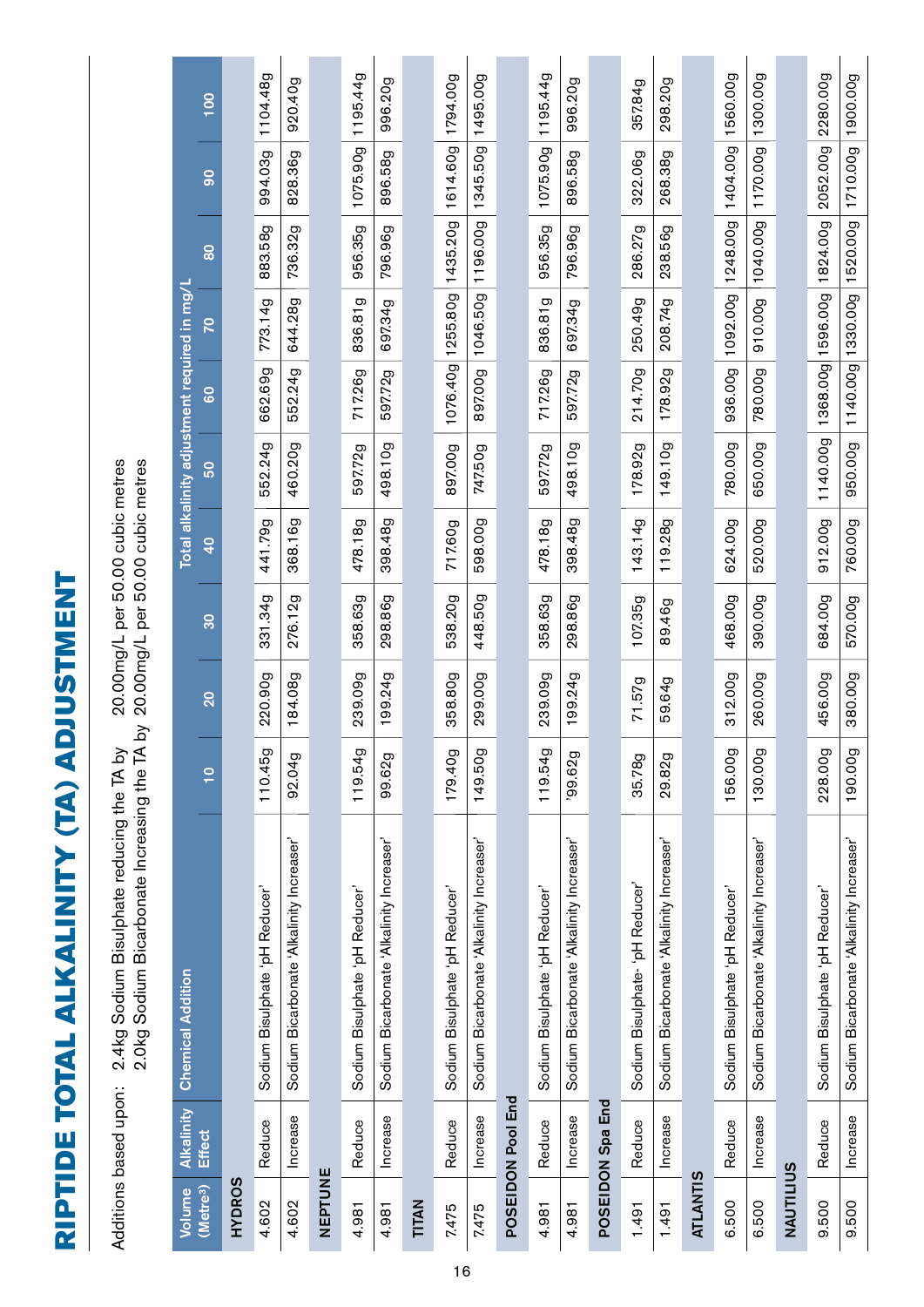### MAINTENANCE

#### **CHANGING YOUR SWIM SPA WATER**

Depending on usage, your spa section water will need to be changed approximately every 4 months or whenever your spa water becomes difficult to manage. For the pool section we recommend that you replace 1/3 rd of your pool water every 4 months.

#### **Steps to drain your swim spa:**

- 1. Disconnect electrical power supply.
- 2. Open door to Equipment Compartment.
- 3. Drain water from spa by completing the following:
- a). Locate drain valve at floor level.
- b). Open drain valve by twisting ball valve.
- c). Allow to drain by gravity only.

d). At the end of the procedure re-close the ball valve by reversing the instructions.

e). For swim spas with two volumes of water, to drain the spa end of the swim spa follow the same procedures as above but using the ball valve dedicated to the spa end.

*Note 1: Drain water to an area that can handle the water volume of your swim spa.* 

*Note 2: If draining water onto vegetation, make sure that the sanitizer level (chlorine level) of your spa water is less than 5 PPM.* 

4. To clean the swim spa shell refer to 'SWIM SPA shell care'.

#### **Steps to refill your swim spa:**

1. Check that the drain valves are fully closed.

2. Close door to Equipment Compartment.

3. Refill swim spa with tap water. Fill the swim spa to the midway level of the skimmer in each section. The depth should be approximately 150mm -190mm (6-7½") down from top rim of the swim spa.

*Note 1: The higher the water level, the fewer spa users it will take to cause the water to overflow the top of the spa.* 

*Note 2: If you live in a hard water area you can fill the pool with a 50/50 mix of hard and soft water. The calcium balance should be between 250 and 500 parts per million.* 

4. Restore electrical power supply.

5. See 'Starting Your Swim spa with New Water' under 'Water Chemistry'.

#### **CLEANING YOUR FILTERS**

The filters are located inside the skimmer. Put your hand into the skimmer and remove each filter one at a time. On a regular basis it is important to remove excessive pollution and organic matter from the filters. It is recommend that on a regular basis the filters are either cleaned with INSTANT FILTER CLEANER or allowed to soak overnight in CARTRIDGE CLEANER. In either case after degreasing use a high pressure hose or pressure cleaner to remove cleaner residue and calcium.

#### **Filter replacement:**

Replace the filters ever two years or when necessary. Only use genuine Riptide filter cartridge replacements.

CAUTION: Using a brush to clean a cartridge could damage it. Commercially available cartridge cleaners may be used and can be obtained from your authorised Riptide dealer.

#### **SWIM SPA SHELL CARE**

Your Riptide swim spa surface is durable and easy to clean:

#### **Swim spa shell surface:**

For normal cleaning use WATERLINE CLEANER solution. For surface marks, use SURFACE CLEANER. To apply these cleaners, use a soft, damp cloth or sponge. Rinse well and dry with a clean cloth.

#### **General cleaning:**

With normal use of your spa, oils, lotions and hairsprays will build up on the surface of the water, sometimes leaving a scum line around the perimeter of your shell. This scum line can easily be removed with SURFACE CLEANER.

To remove grease, oil, paint and ink stains, use 25% isopropyl (rubbing) alcohol in water.

*Note 1: Never allow your swim spa surface to come in contact with acetone (nail polish remover), nail polish, dry cleaning solution, lacquer thinners, gasoline, pine oil, abrasive cleaners or any other harsh chemical. These chemicals can damage your swim spa shell and void your warranty.* 

*Note 2: Avoid using cleaning agents that will leave suds in your swim spa water.* 

#### **CLEANING AND PROTECTING THE HEADRESTS**

Clean on a regular basis with soap, water and a clean cloth. Use 303® Protectant or it's equivalent once per month. This will maintain water resistance and lustre of the product. Between uses it is recommended to remove the headrests and store in a dry place.

*Note: if headrests are left in the swim spa you must expect colour loss and gradual breakdown of headrest material due to the corrosive effect of chlorine and ozone.*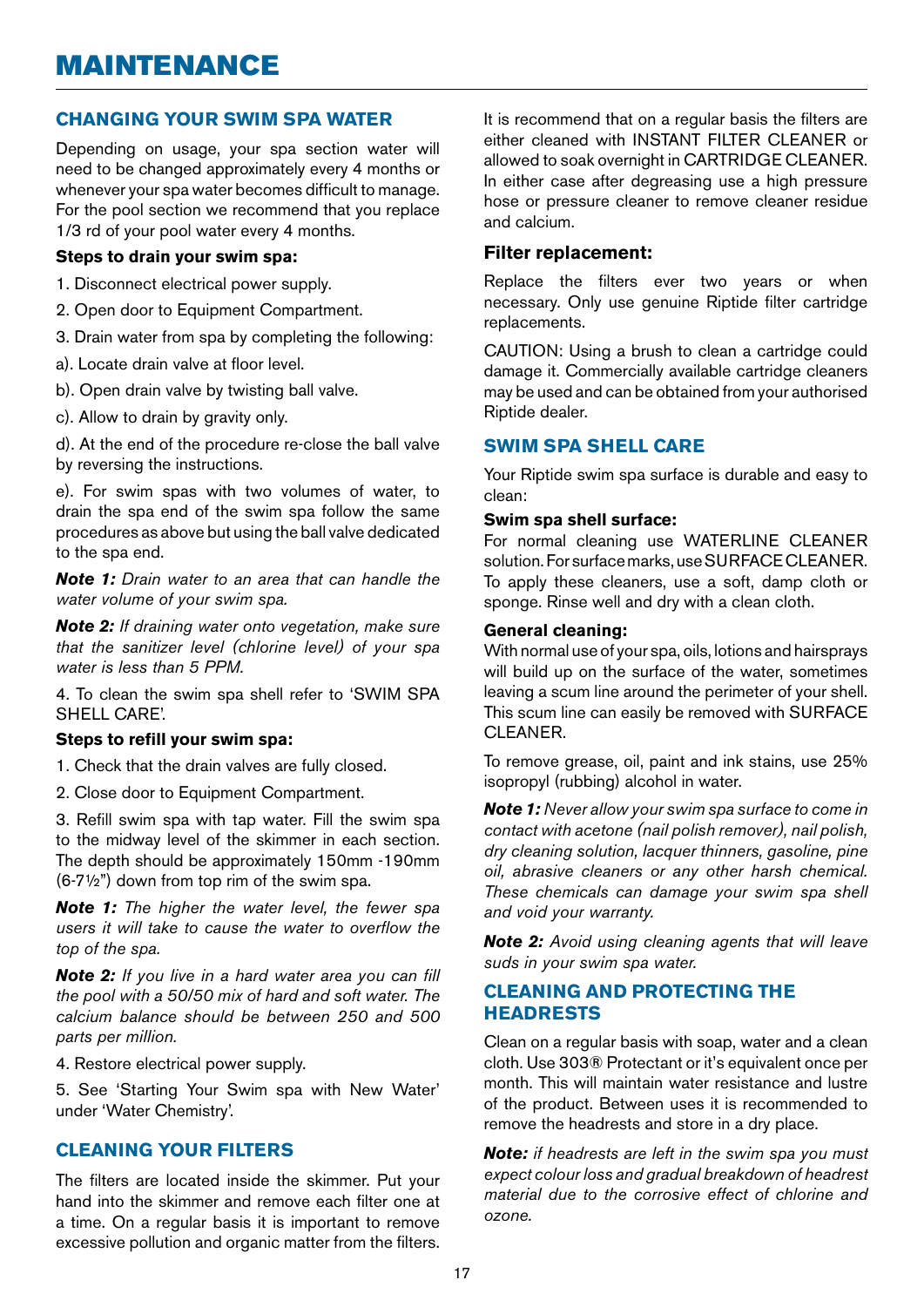#### **COVER CARE**

Your cover has a one year warranty.

Basic instructions are provided below. It is important that you refer to the information that came with your cover, which provides detailed information on caring for your cover and what to do to protect its warranty.

#### **Cleaning and conditioning your cover: On a monthly basis, complete the following:**

1. Remove the cover and lay it down on a flat, clean surface near a garden hose.

2. Rinse the cover to remove any loose debris.

3. Using a soft bristle brush, clean the top (vinyl portion) of the cover with a mild solution of washing up liquid — about one teaspoon of soap to two gallons of water. Scrub the cover, using a gentle circular motion, being careful not to let any areas of the cover dry before rinsing with water.

4. Rinse the cover thoroughly and then dry with a clean cloth.

5. We recommend the use of 303 Protectant to give your cover a shiny appearance and UV protection.

6. Wipe and/or rinse any dirt from the bottom side of the cover.

7. Replace the cover and secure with cover locks.

#### **MISCELLANEOUS CARE**

#### **Vacuuming the swim spa:**

Debris from wind, trees and spa users will occasionally accumulate on the bottom of your swim spa. Your swim spa's filtration system will remove the smaller debris. Debris that is too large or too heavy for the filtration system will have to be removed by the use of a spa vacuum, such as a Pool Buster. If you do not have a spa vacuum, please contact your authorised Riptide dealer.

#### **Cleaning the scum line:**

With normal use of your swim spa, oils, lotions and hairsprays will build up on the surface of the water, sometimes leaving a scum line around the perimeter of your swim spa shell. This scum line can easily be removed with waterline cleaner or its equivalent.

See your authorised Riptide dealer for this product.

#### **LOW-USE OR NO-USE PERIODS**

At certain times of the year you may not use your swim spa as often as expected. For these low-use or no-use periods, we recommend the following:

#### **Low-use:**

If your swim spa is being used less than once per month, then you may wish to lower the temperature setting of the spa section by approximately 5°C. Lowering the temperature on your spa will cut your cost of operation if you are not using the swim spa for extended periods, however, you will need to adjust the temperature setting approximately 120 minutes before each use to heat the spa section to the desired level.

#### **No use for 1-2 weeks:**

If you plan to not use your swim spa for one-two weeks, then we suggest that you not make any changes in operating your swim spa.

#### **No use for 2-6 weeks:**

If you plan to not use your swim spa for two-six weeks, then you may wish to lower the temperature setting to approximately 26°C during the No-Use period.

#### **No use for over 6 weeks:**

If you plan to not use your swim spa for over six weeks, then it is suggested that you winterise your swim spa by taking the following steps:

#### **SWIM SPA WINTERIZATION**

1. Drain the water from the swim spa (see 'Steps to drain your swim spa' under 'Changing your swim spa water" in this owner's manual).

2. Drain the swim spa equipment. This is done by removing the drain plug from the pumps, loosening all PVC pipe unions and pump air bleed valves in the equipment compartment. On the base of the filter columns there is a drain plug which you need to unscrew.

3. Clean the swim spa shell (see 'Swim spa shell care' in this owner's manual).

4. Remove filter cartridge(s), clean filter (see 'Cleaning your filter' in this owner's manual), allow to dry, and then store inside your garage or home.

5. Reattach and secure cover to the swim spa

#### **SWIM SPA DE-WINTERIZATION**

De-Winterisation is completed by reversing the above procedure and then refilling the swim spa (see 'Steps to refill your swim spa' under 'Changing your spa water' in this owner's manual).

*Note: If your swim spa water is not emptied during periods of No-Use, you should test and chemically treat the water approximately once per week. Not doing so may lead to corrosion, staining and/or scaling to your swim spa and its equipment. If there is no one available to take care of the swim spa on a weekly basis, then it is recommended that you winterise your swim spa as described above.*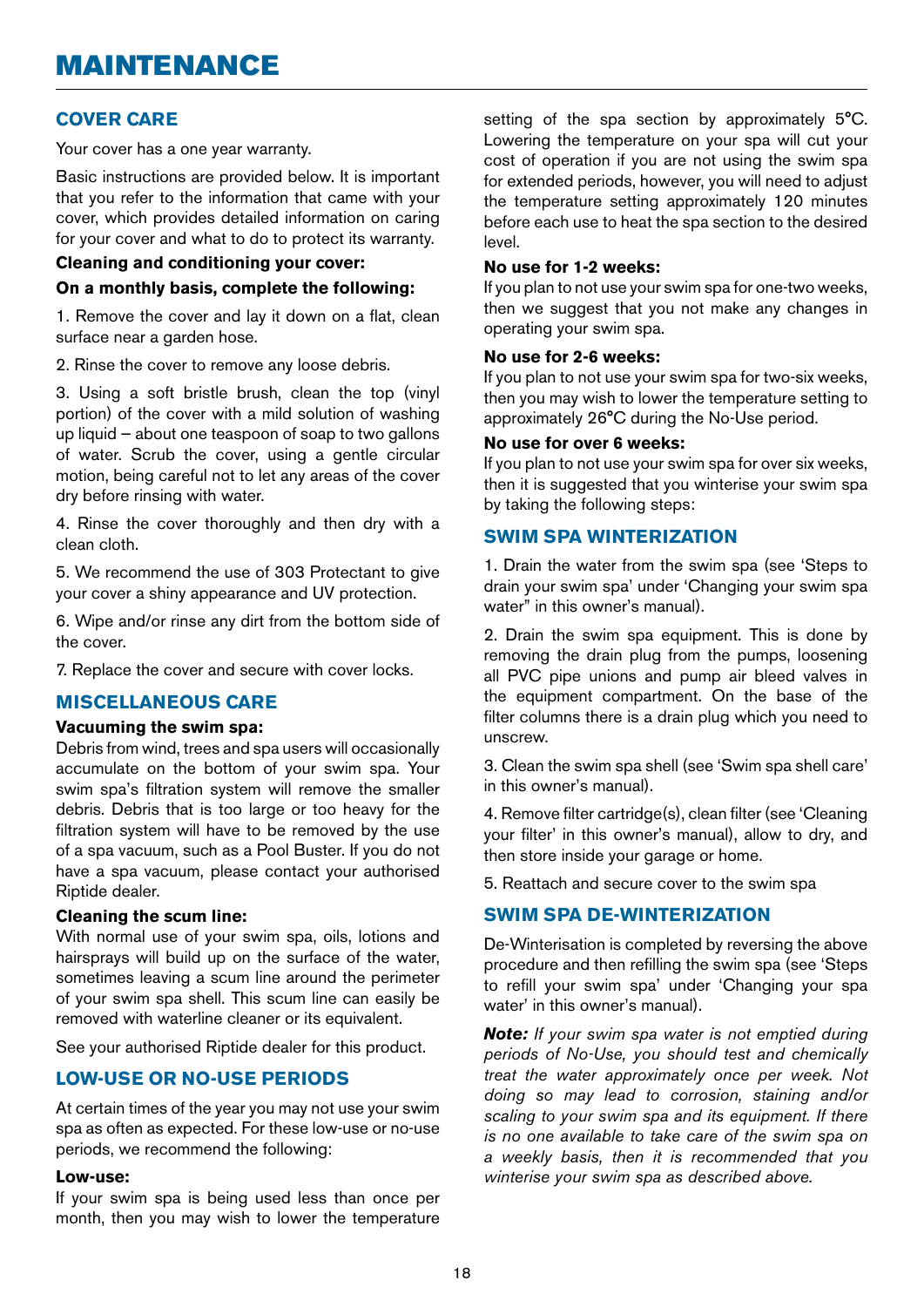Before requesting service from your dealer, refer to the TROUBLE SHOOTING GUIDE in this owner's manual to determine the necessary coarse of action. If you are not able to solve the problem using the trouble shooting guide, please contact your authorised Riptide dealer.

#### **GUARANTEE SERVICE**

If your Riptide swim spa fails within the guarantee period and within the scope of its guarantee, contact your authorised dealer and schedule a service call.

*Note: Damage caused by repairs made by someone other than an authorised Riptide technician will not be covered by your warranty.* 

#### **NON-GUARANTEE SERVICE**

We recommend having an authorised Riptide technician perform all repairs on swim spa that fail outside of warranty coverage or beyond the warranty period. If you are not able to use an authorised Riptide technician, we encourage you to request and use genuine Riptide replacement parts.

If you are not able to obtain service in your area, call us on 01245 265036.

#### **PURCHASE INFORMATION**

YOUR SWIM SPA SERIAL NUMBER

PURCHASE DATE

DELIVERY DATE

Riptide Pools Limited 41 Robjohns Road Chelmsford Essex CM1 3AG United Kingdom

Company No. 06356472 VAT No. 921 904 829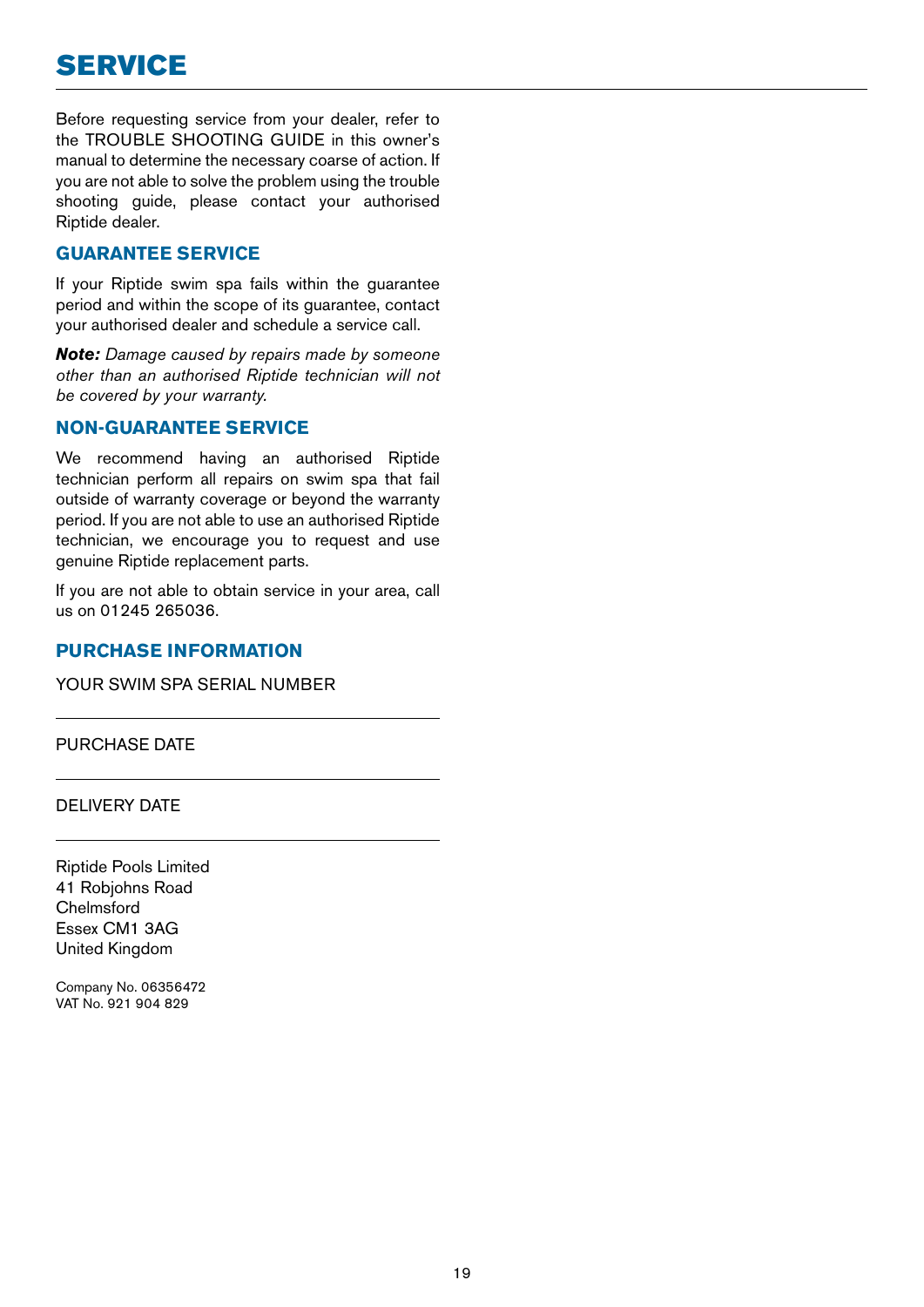

# **5 Year Structural / 5 Year Surface Warranty**

Riptide warrants the galvanised steel sub frame not to crack or fracture for a period of five years from delivery date. Additionally, the Aristech surface material of the Riptide Swim Spa is warranted not to peel, crack, wrinkle, blister, yellow, efface or delaminate for a period of five years from the Exercise Pool/Swim Spa's delivery date. The Aristech surfaces are nonpermeable and will not absorb odours, bacteria or pollutants.

### **3 Year No Leak Warranty**

Riptide warrants the Riptide Swim Spa not to leak for a period of three years from its delivery date. This warranty specifically covers leaks from the wall fittings, jet fittings, internal plumbing, internal glue joints, freeze drains and all bonded parts including the filter chamber, light lens and counter currents.

### **3 Year Lavaflow 3000 Warranty**

Riptide warrants the Lavaflow 3000 heater against fault in manufacture or faulty workmanship.

### **3 Year UV Resistant Synthetic Wood Cabinet Warranty**

Riptide warrants the UV Resistant Synthetic Wood cabinet material not to peel, crack, wrinkle, blister or delaminate and to be free from defects in workmanship for a period of three years from the Swim Spa's delivery date. This warranty specifically covers the cabinet's structural integrity, including all glue and integral bonded joints.

### **2 Year Component Warranty**

Riptide warrants the electrical components, pumps, ozone generators, and other Riptide Swim Spa components against malfunction or defects in workmanship for a period of two years from its delivery date. Filter cartridges, light bulbs, spa pillows and cover locks are not included in this warranty, but are warranted to be free from defects in materials or workmanship at the time of delivery to the original consumer purchaser.

### **1 Year Trim (Tile) And Cover Warranty**

Riptide warrants the cosmetic trim and Swim Spa cover to be free from defects in materials and workmanship for a period of one year from the Swim Spa's delivery date.

Riptide Pools Limited United Kingdom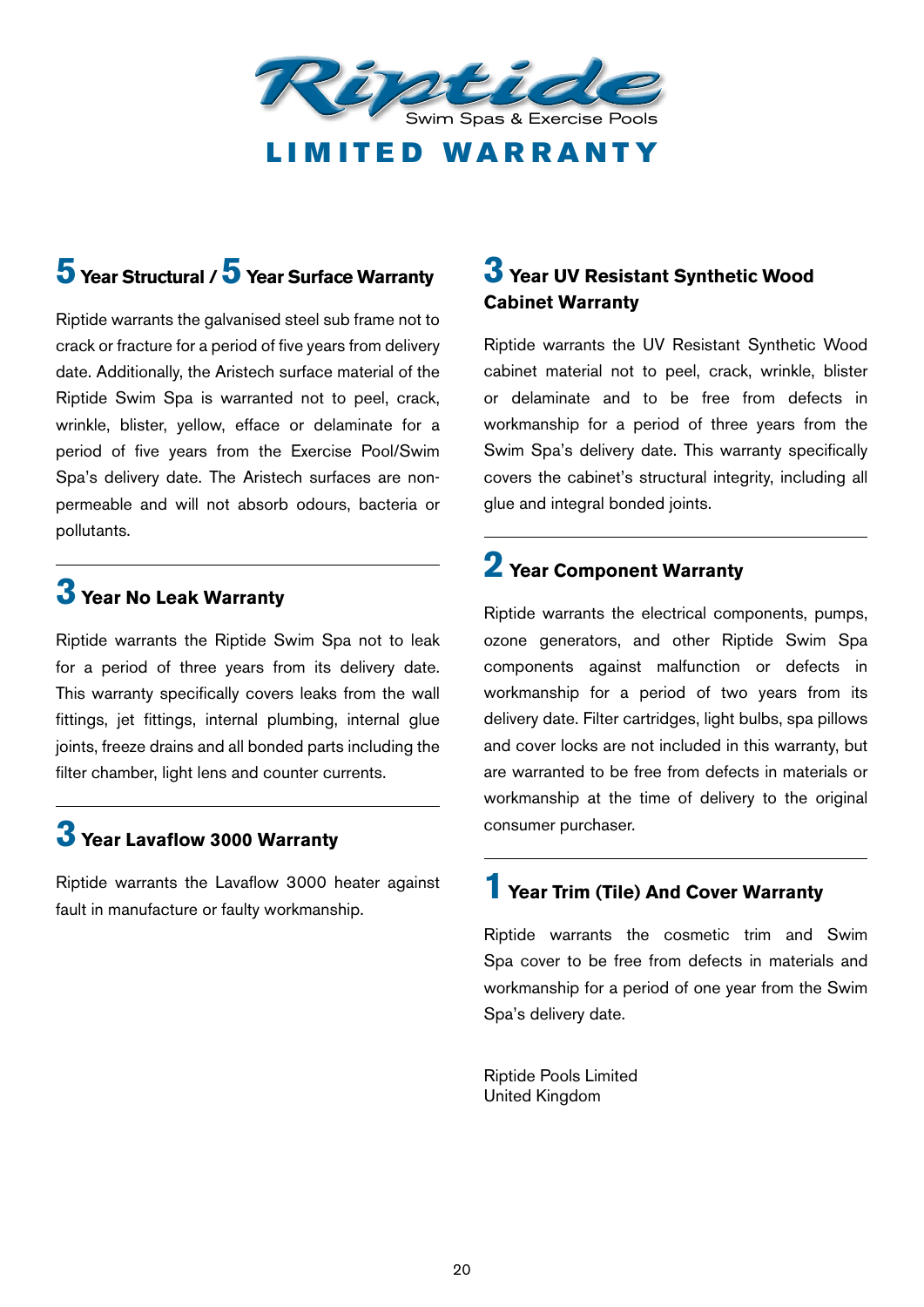#### **Extent of warranty**

This warranty extends only to the original consumer purchaser of the Riptide swim spa when purchased and originally installed or relocated in the boundaries of the country of purchase. The Riptide swim spa warranty terminates upon any transfer of ownership or if the swim spa is installed or relocated outside the country of purchase. The customer must register their purchase with Riptide. at the below address to benefit from this warranty.

#### **Warranty performance**

In the event of a malfunction or defect covered under the terms of this warranty, an authorised service agent of Riptide will repair the Riptide swim spa. To obtain service, contact the authorised service agent who sold you the swim spa. There is no charge for parts or labour to repair the swim spa or its components. Service agents reserve the right to assess reasonable call out fees or travel based upon their individual policies. If the swim spa is installed outside of the normal servicing area of the selling dealer, or if normal access to the swim spa is not possible, extra travelling expenses and costs of access will be charged. These costs are not covered by this warranty.

Riptide maintains an extensive service network. In the event the consumer purchaser should not be able to either obtain service or satisfactory service from an authorised service agent, notify the service department of Riptide. Written notice of any malfunction or defect must be given within ten (10) days of the time the malfunction is discovered, and must be accompanied by the original consumer purchaser receipt of the swim spa, which shows the date of purchase. Notice must be given Riptide Pools Limited, 41 Robjohns Road, Chelmsford, Essex, CM1 3AG, UK Tel 01245 265036

#### **Acts invalidating warranty**

This warranty is void if this Riptide swim spa has been improperly installed, subjected to alteration, misuse or abuse, or if any repairs on the swim spa are attempted by anyone other than an authorised representative of Riptide. Alteration shall include component or plumbing change, electrical conversion or the addition of any non-approved sanitation or water purification device or heating system which contributes to a component or unit failure or unsafe operating system. Misuse and abuse shall include: any operation of the swim spa other than in accordance with Riptide's printed instructions, or use of the swim spa in an application for which it is not designed. Specifically: use of the swim spa in a non-residential application; damage caused by the operation of the swim spa outside the specified voltage requirements (230+ –10%) or operation of the swim spa at water temperatures outside the ranges of 1°C and 42°C; damage caused by voltage spikes or "brown-out" conditions; damage caused by dirty, clogged or calcified filter cartridges; damage caused by the use of trichloro chlorine, chemical tablets in a floater, acid or by any other spa / pool chemicals or cleaners which are not recommended by Riptide; damage caused by allowing undissolved sanitising chemicals to lie on the swim spa surface (no swim spa can withstand this kind of abuse); damage to components or surface caused by improper pH balance or other improper water chemistry maintenance; and damage to the swim spa surface caused by leaving the swim spa uncovered while empty of water and in direct exposure to sunlight (causing solar heating distress) are considered abuses and will invalidate warranty.

The standard swim spa covers are not designed to support heavy weight loads and should not be used as a seat. In extreme cases the lid could crack and break. This occurrence is considered abuse and is not covered under this warranty.

Hercules™ covers (optional) are designed to take the weight of an average adult walking across it only. Excess weight may still cause damage to the cover and will not be covered under warranty.

#### **Disclaimers**

Riptide shall not be liable for loss of use of the Riptide swim spa or other incidental, consequential, special, indirect or punitive costs, expenses or damages, which may include but are not limited to the removal of a permanent deck or other custom fixture or the necessity for crane removal. Any implied warranty shall have a duration equal to the duration of the applicable warranty stated above. Under no circumstances shall Riptide or any of its representatives be held liable for injury to any person or damage to any property however arising.

Riptide Pools Limited United Kingdom